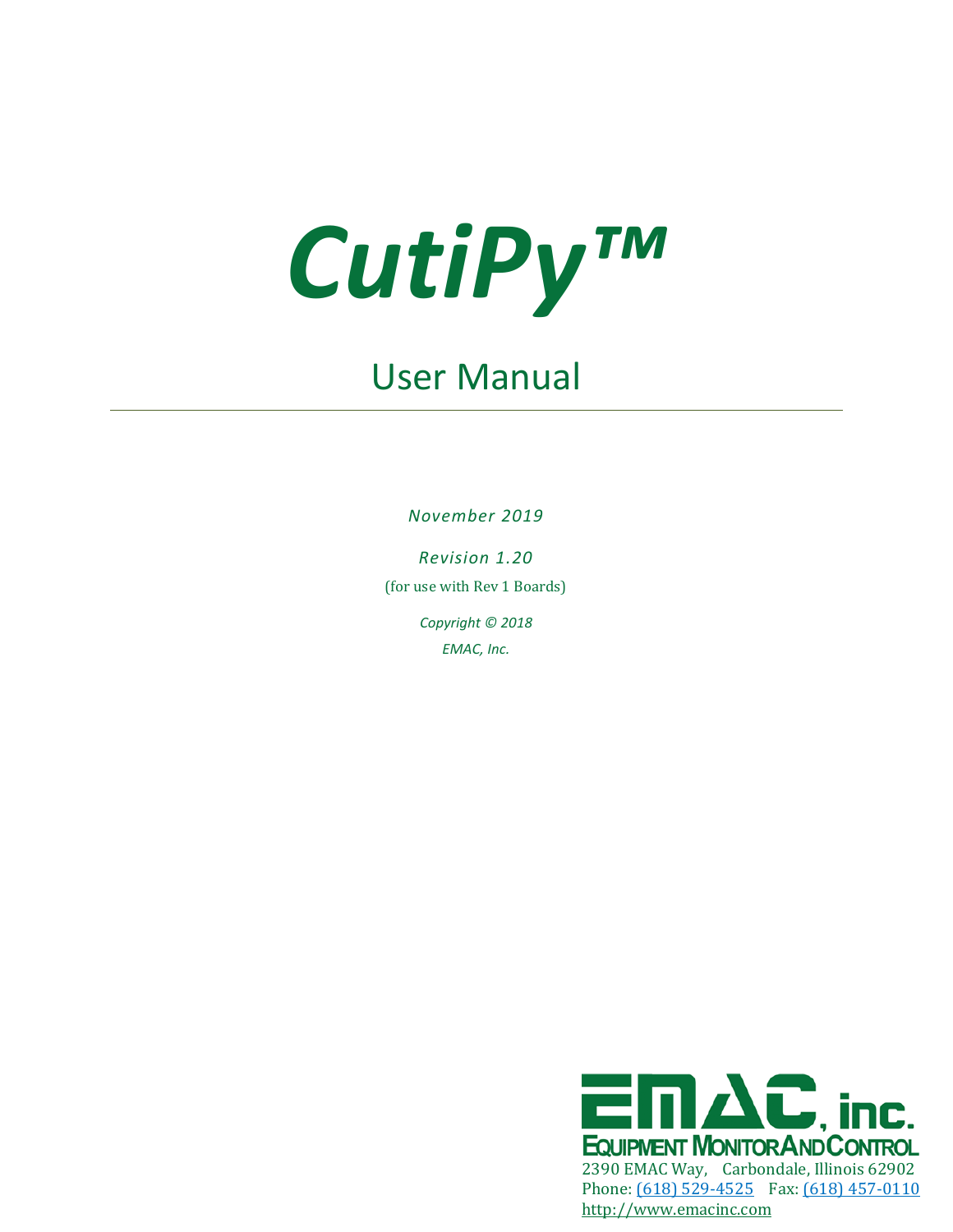

## **Table of Contents**

| $\mathbf{1}$   |  |
|----------------|--|
|                |  |
|                |  |
|                |  |
|                |  |
|                |  |
| $\overline{2}$ |  |
|                |  |
|                |  |
|                |  |
|                |  |
|                |  |
|                |  |
|                |  |
|                |  |
|                |  |
|                |  |
|                |  |
|                |  |
|                |  |
|                |  |
|                |  |
|                |  |
|                |  |
|                |  |
|                |  |
| 3              |  |
|                |  |
|                |  |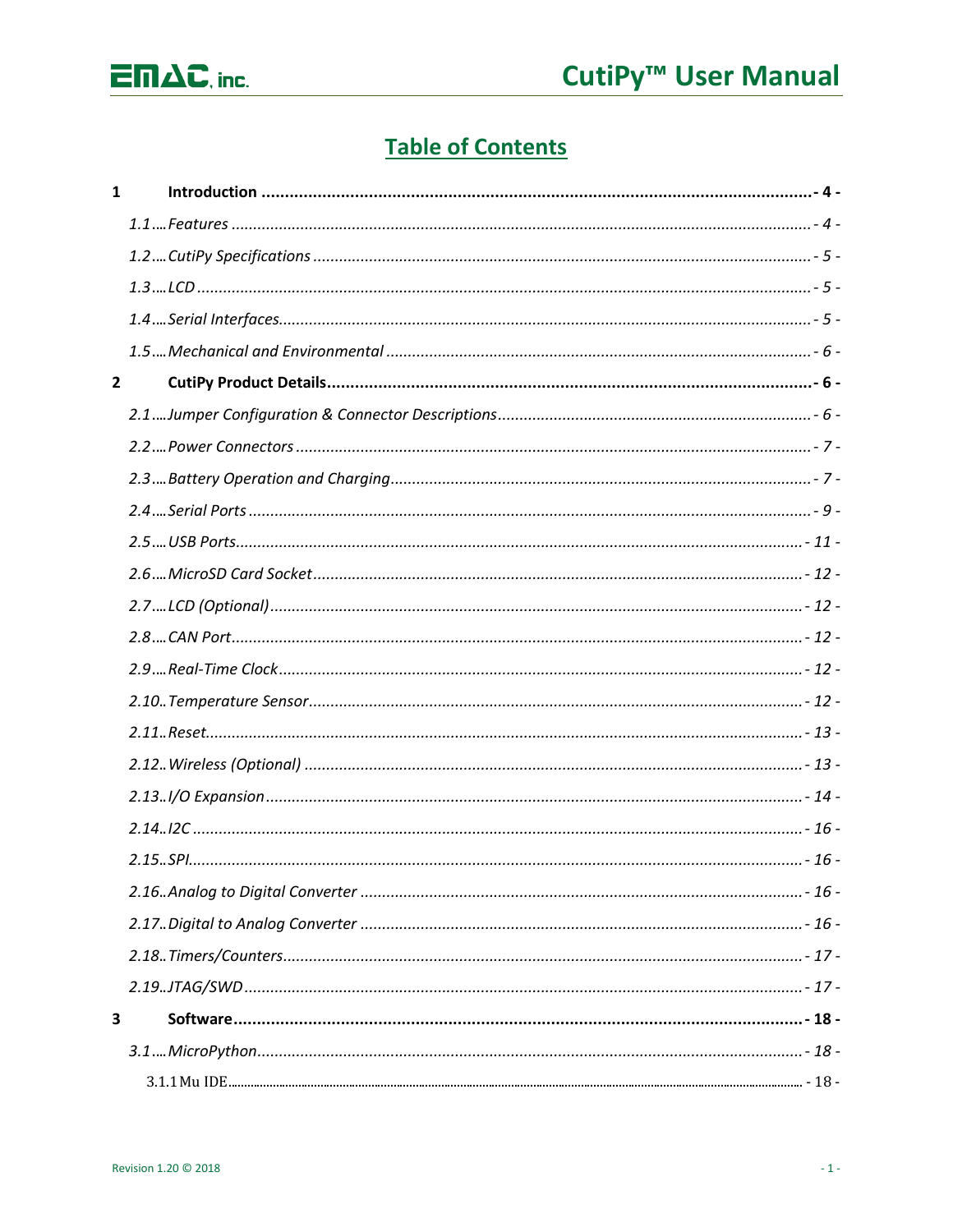# $\overline{\Box} \Pi \Delta C$ , inc.

# CutiPy<sup>™</sup> User Manual

| $\overline{\mathbf{4}}$ |  |
|-------------------------|--|
|                         |  |
|                         |  |
|                         |  |
|                         |  |
|                         |  |
|                         |  |
|                         |  |
|                         |  |
|                         |  |
|                         |  |
| 5                       |  |
|                         |  |
|                         |  |
|                         |  |
| 6                       |  |
|                         |  |
|                         |  |
|                         |  |
|                         |  |
| 7                       |  |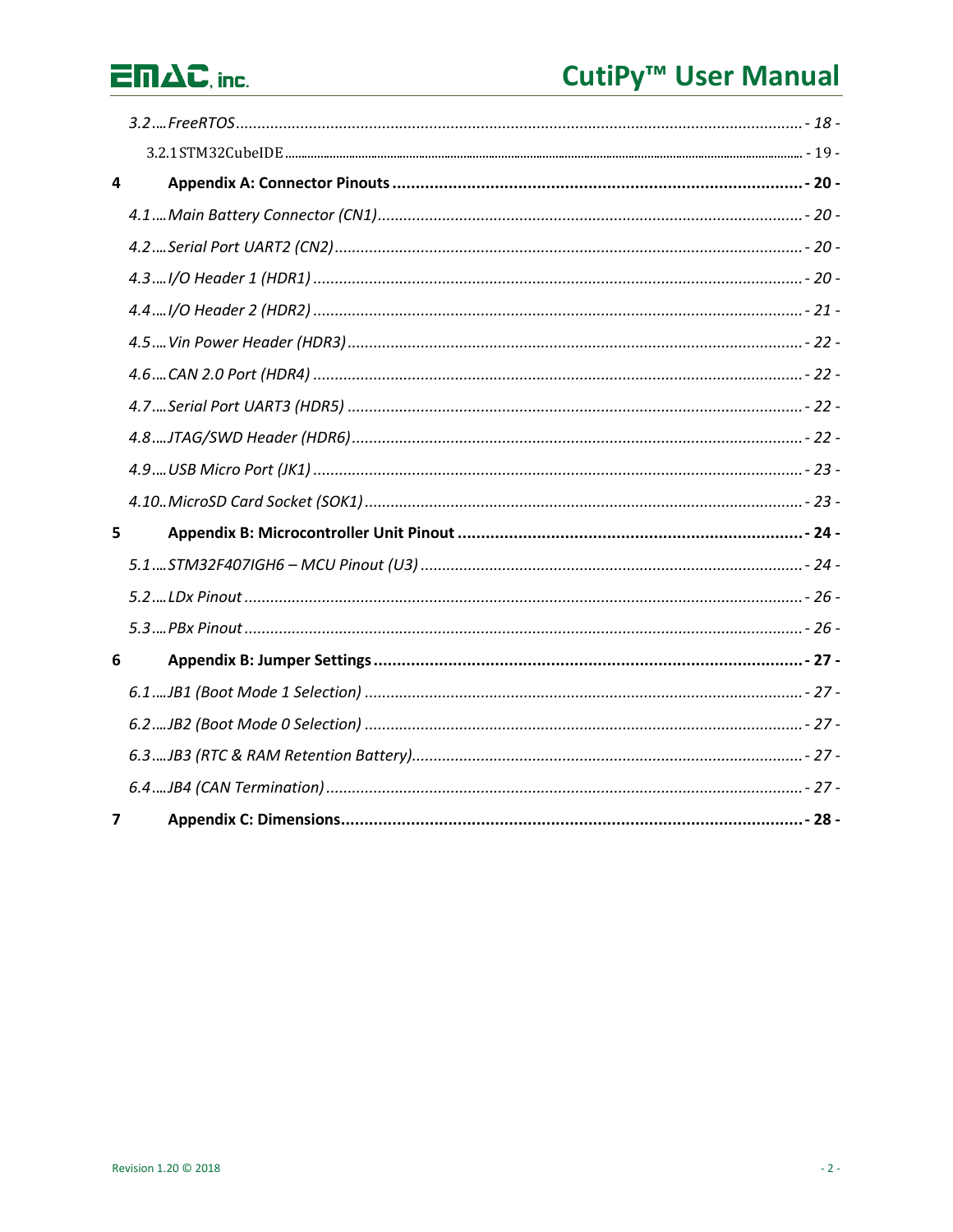

## **Disclaimer**

EMAC Inc. does not assume any liability arising out of the application or use of any of its products or designs. Products designed or distributed by EMAC Inc. are not intended for, or authorized to be used in, applications such as life support systems or for any other use in which the failure of the product could potentially result in personal injury, death or property damage.

If EMAC Inc. products are used in any of the aforementioned unintended or unauthorized applications, Purchaser shall indemnify and hold EMAC Inc. and its employees and officers harmless against all claims, costs, damages, expenses, and attorney fees that may directly or indirectly arise out of any claim of personal injury, death or property damage associated with such unintended or unauthorized use, even if it is alleged that EMAC Inc. was negligent in the design or manufacture of the product.

EMAC Inc. reserves the right to make changes to any products with the intent to improve overall quality, without further notification.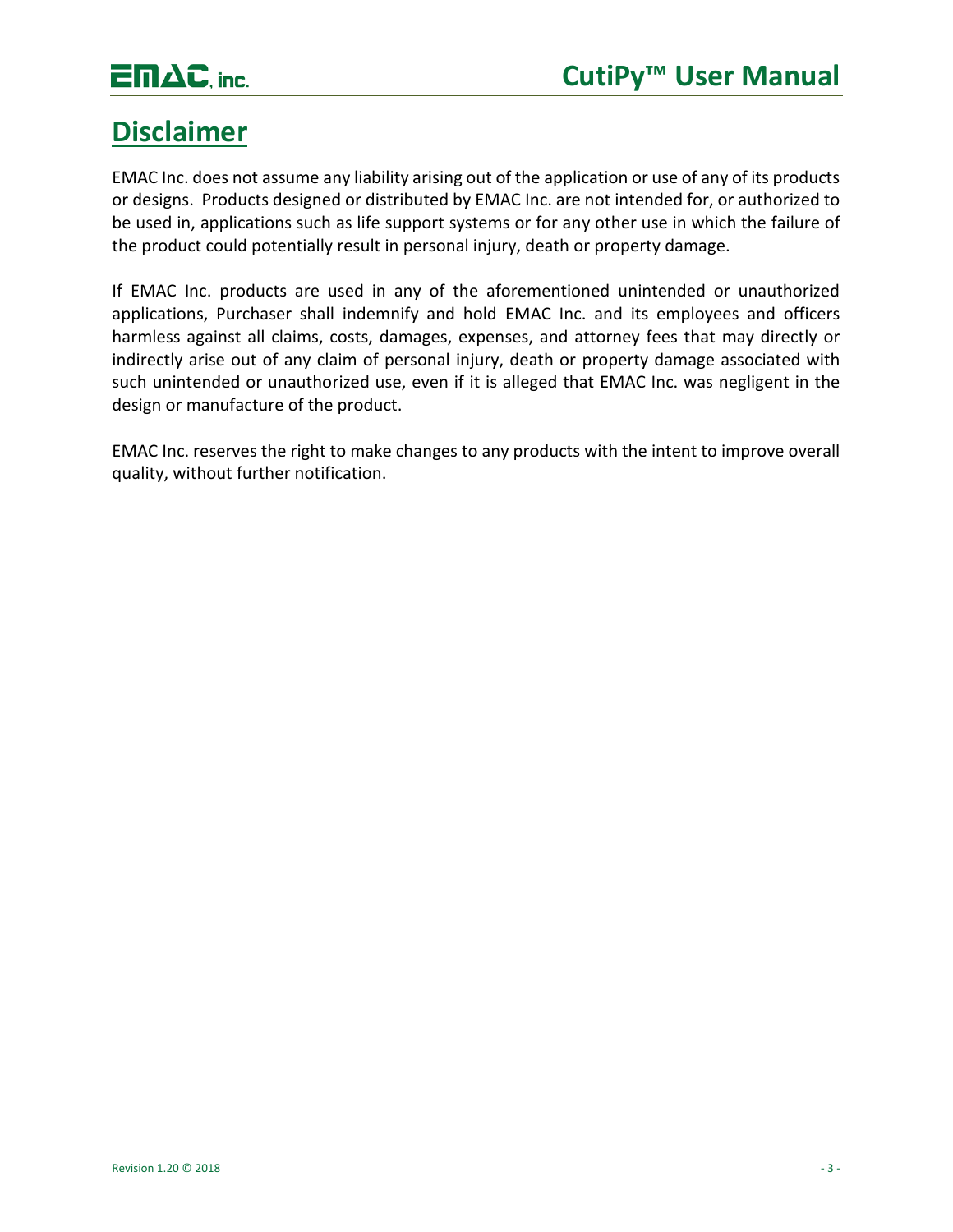

## <span id="page-4-0"></span>**1 Introduction**

This document describes EMAC's CutiPy Industrial IoT microcontroller. The CutiPy is a Low Power Industrial IoT device that was designed to simplify connecting devices and machines to the multitude of systems you find in the Industrial environment. This module is built around the STMicroelectronics STM32 microcontroller, which provides several of its key features.

The CutiPy provides a number of features that are native to the board (Internal) and a number of features that are accessed through two 50 Pin Header Connectors that are referred to as External.

In addition to the features listed below, the CutiPy also features a fast 32-bit core, open source software support, and a wide range of controller I/O pins.

#### <span id="page-4-1"></span>**1.1 Features**

- **Low Power Industrial IoT**
- **STMicroelectronics ARM Cortex-M4 168MHz**
- **Up to 1M of Flash**
- **192 Kbytes of SRAM**
- **1x microSD Card Slot**
- **1x CAN 2.0B Port (Internal provided w/Transceiver, External provided w/o Transceiver)**
- **2x USB 2.0 Ports (1x Full Speed Device w/ PHY, 1x Full/High-Speed Device)**
- **4x Serial Ports** 
	- **- 1x RS232 & 1x RS232/422/485 (Internal)**
	- **- 2x TTL (External)**
- **1x SPI Port**
- **2x I2C Hardware Ports**
- **25x Timer/Counters/PWM/Capture**
- **RTC with on-board battery backup**
- **Internal Temperature Sensor**
- **External Li-Ion Battery with charging from USB or 5V Power Supply Header**
- **1x Reset Button**
- **13x A/D Channels with 12-bit Resolution (3 Unique A/Ds)**
- **2x D/A Channels with 12-bit Resolution**
- **16x External Dedicated GPIOs (64x fully allocated)**
- **8x High-Drive Open Collector Outputs**
- **2x 50-Pin Expansion Headers**
- **OS/Language: MicroPython or FreeRTOS**
- **Graphic 128x32 LCD with 4x pushbuttons & 4x LEDs (optional)**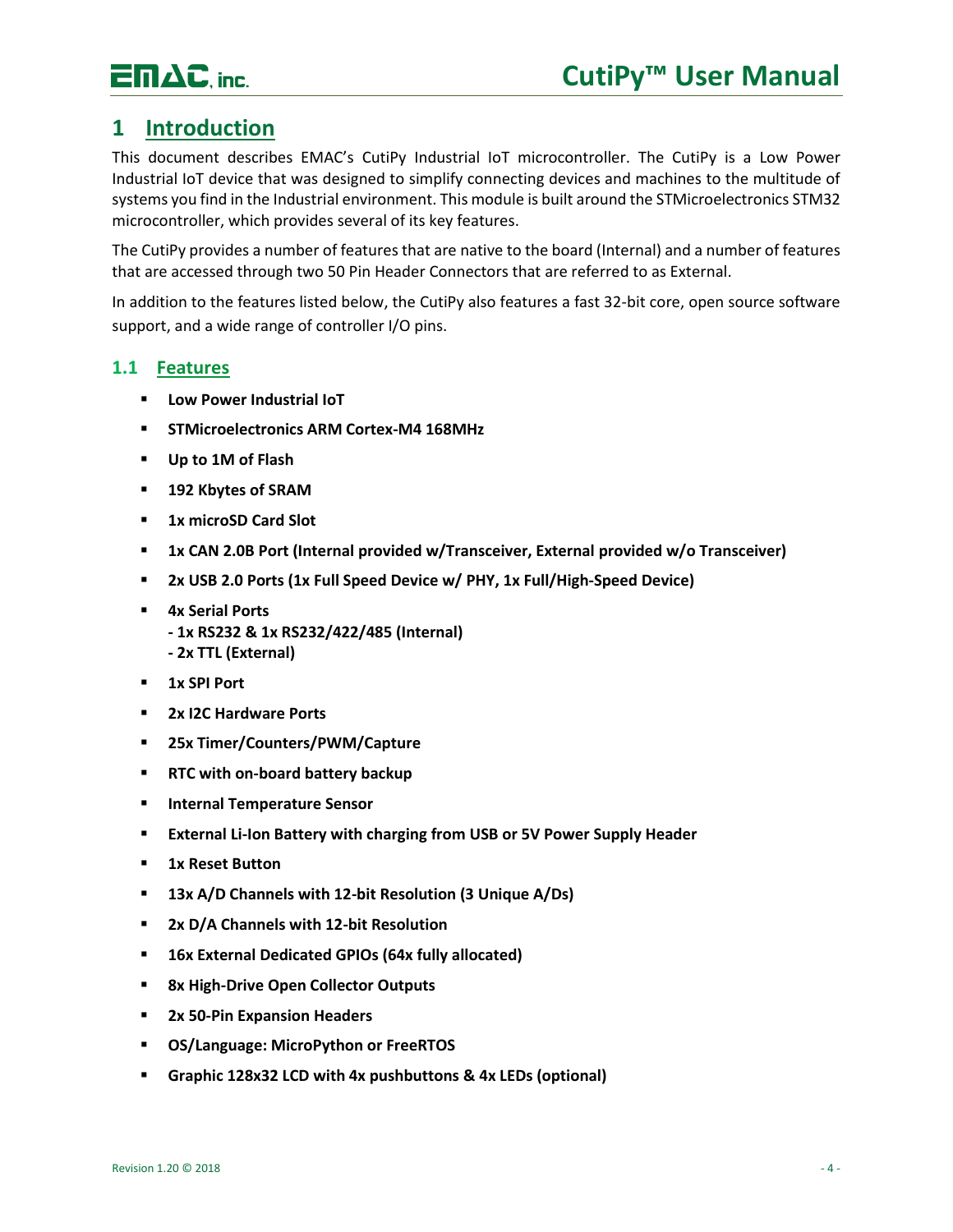

- **Redpine RS9116 (BT/Wi-Fi/Zigbee/Thread) with on board antenna (optional)**
	- **802.11 a/b/g/n Wi-Fi**
	- **802.15.1 Bluetooth**
	- **802.14.4 ZigBee & Thread**

#### <span id="page-5-0"></span>**1.2 CutiPy Specifications**

- **CPU:** STM32F407IGH6 ARM Cortex-M4 w/Math Coprocessor
- **Flash:** Up to 1MB of Flash
- **RAM:** 192 KB of SRAM
- **Flash Disk:** Micro SD Card Socket
- **System Reset:** Supervisor with external Reset Button provision
- **F RTC: Battery backed Real Time Clock**
- **Timer/Counters:** 25x Timer/Counter/PWM/Capture
- **Digital I/O:** 16x External Dedicated GPIOs (64x fully allocated)
- **Analog I/O:**
	- 13x A/D Channels with 12-bit Resolution (3 Unique A/Ds)
	- 2x D/A Channels with 12-bit Resolution
- **Power:**
	- 5V Power Supply Header
	- USB Device Port
- **JTAG:** Processor JTAG Supporting Programming, Trace, and Boundary Scan

## <span id="page-5-1"></span>**1.3 LCD**

**LCD – 36 x 12 mm Graphic LCD (NHD-C12832A1Z-FSW-FBW-3V3):**

- **Display Type:** Film Super-Twisted Nematic
- **Resolution:** 128 x 32 pixels
- **Dot pitch:** 0.25mm x 0.25mm
- **Viewing Angle:**
	- **ϴ-right:** 40°
	- **ϴ-left:** 40°
	- **ϴ-top:** 20°
	- **ϴ-bottom:** 40°
- **Backlight:** White LED

#### <span id="page-5-2"></span>**1.4 Serial Interfaces**

- **UARTS:** 1x RS232, 1x RS232/422/485, 2x TTL
- **SPI:** 1x SPI Ports
- **USB:** 2x USB 2.0 Ports
	- 1x Full-Speed Device terminating to a micro USB connector
	- 1x Full-Speed/High-Speed Device terminating to a header connector
- **E I2C:** 2x I2C hardware Ports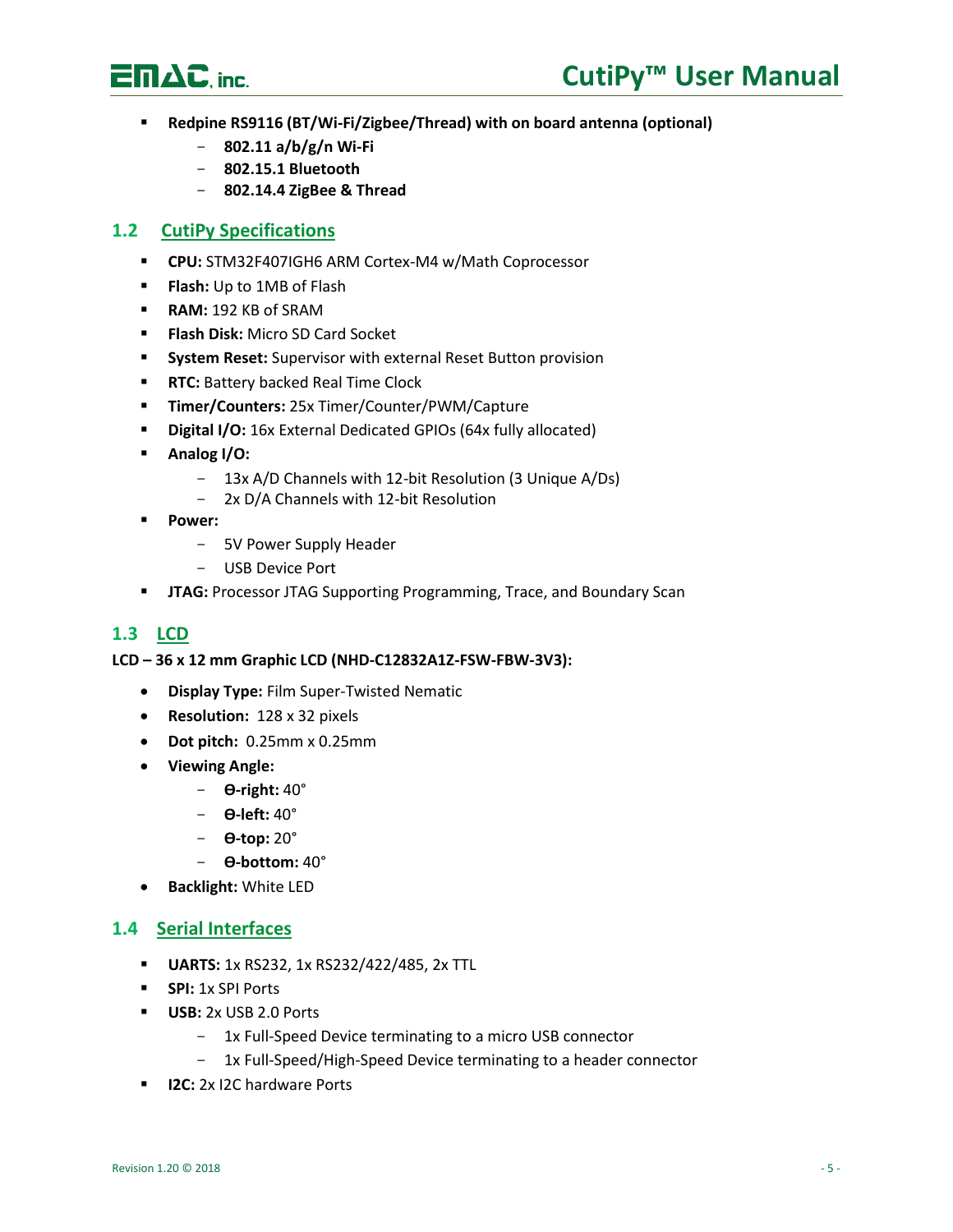# $E \Pi \Delta C$ . inc.

### <span id="page-6-0"></span>**1.5 Mechanical and Environmental**

- **Dimensions:** 2.3" ×3.5" (58.42mm × 88.9mm)
- **Power Supply Voltage:** 5 Vdc
- **Power Requirements (typical):**
	- 5.0 Volts @ 50mA (0.25 watts)
	- Typical Running Current Consumption: ~50mA
	- Sleep mode current: ~100μA
- **Operating Temperature:** -40 ~ 85° C (-40 ~ 185 ° F)
	- $-$  LCD: -20  $\sim$  70 $\degree$  C (optional)
- **Operating Humidity:** 0% ~ 90% relative humidity, non-condensing

## <span id="page-6-1"></span>**2 CutiPy Product Details**

#### <span id="page-6-2"></span>**2.1 Jumper Configuration & Connector Descriptions**

The CutiPy comes factory configured. In the event that jumpers need to be verified or modified, this section provides the information required including instructions on setting jumpers and connecting peripherals, switches, and indicators. Be sure to read all the safety precautions before you begin any configuration procedure. See Appendix A for connector pinouts and Appendix B for Jumper Setting descriptions.

| Label           | <b>Function</b>               | <b>Default</b> |  |
|-----------------|-------------------------------|----------------|--|
| JB1             | <b>Boot1 Source Selection</b> | <b>ROM</b>     |  |
| JB <sub>2</sub> | <b>BootO Source Selection</b> | <b>FLS</b>     |  |
| JB3             | RTC & RAM Retention Battery   | OFF            |  |
| JB4             | <b>CAN Termination</b>        | <b>TRM</b>     |  |

#### **Table 1: Jumpers**

#### **Table 2: Connectors**

| <b>Label</b>     | <b>Function</b>             |  |  |
|------------------|-----------------------------|--|--|
| CN <sub>1</sub>  | Main Battery Connector      |  |  |
| CN <sub>2</sub>  | <b>Serial Port UART2</b>    |  |  |
| HDR1             | I/O Header 1                |  |  |
| HDR <sub>2</sub> | I/O Header 2                |  |  |
| HDR3             | Vin Power 4-Pin Male Header |  |  |
| HDR4             | CAN 2.0 Port (CAN-1)        |  |  |
| HDR5             | Serial Port UART3           |  |  |
| HDR6             | JTAG Header                 |  |  |
| JK1              | <b>USB Connector</b>        |  |  |
| SOK1             | MicroSD Card Socket         |  |  |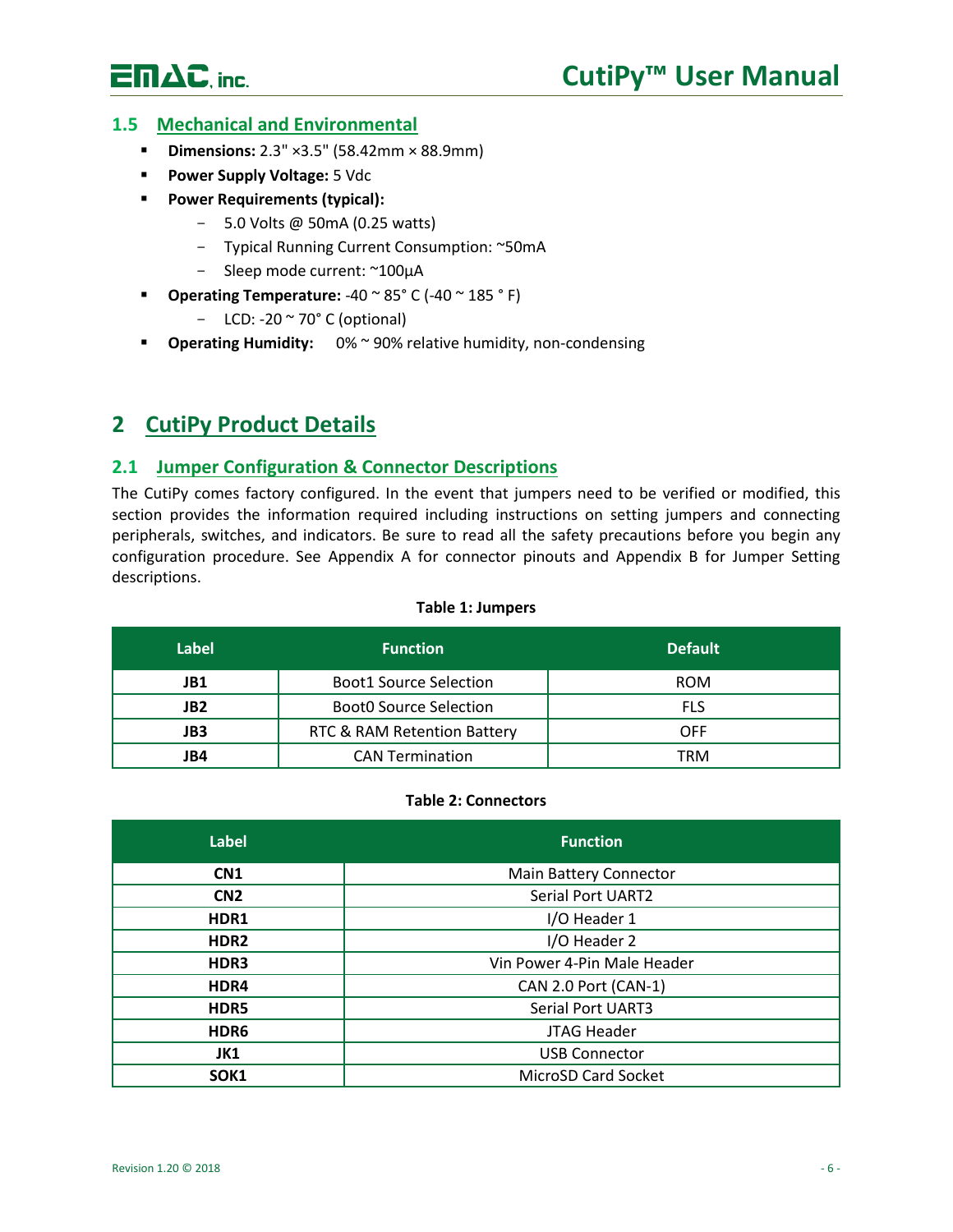

## <span id="page-7-0"></span>**2.2 Power Connectors**

The CutiPy provides one power connector. HDR3 is a TE Connectivity AMP 4-pin male connector (Part # 640456-4) and mates with TE Connectivity AMP 4-pin female socket (Part # 1375820-4). As an alternative, the CutiPy can also be powered through the micro USB connector located at JK1. This connector is a Wurth Electronics right angle 5 pin receptacle connector (Part# 629105136821).

The CutiPy only requires 5Vdc to operate. Vin (HDR3 pin 4) is not utilized on the CutiPy and is simply routed to Expansion Connectors HDR1 & HDR2 (pin 5). However, the pullup option for the HiDrive Outputs is routed to HDR1 (pin 6) and therefore Vin can be used to pull-up HiDrive Outputs by connecting HDR1 pin 5 and pin 6 together.

| <b>Pin</b> | <b>Signal</b>         |
|------------|-----------------------|
|            | $+$ Vin $^{\sim}$ 12V |
|            | <b>GND</b>            |
|            | <b>GND</b>            |
|            | $+V$ in 5 $V$         |

#### **Table 3: Power Connector Pinout (HDR3)**

## <span id="page-7-1"></span>**2.3 Battery Operation and Charging**

The CutiPy can be operated off of a Lithium Ion Battery as a main power source or backup power source. The battery is to be connected to CN1 (connector type JST - S2B-PH-SM4-TB(LF)(SN)). Note: if a Li-Ion battery is used, the battery may limit the operation temperature of the system.

The CutiPy utilizes a Linear Technologies LTC4085 USB Power Manager & Lithium Ion Battery charger chip. This device seamlessly will take power from one of three power sources: USB, 5-volt (Mini-Floppy) power connector, or external Battery, and supply whichever power source is most appropriate to the rest of the CutiPy's internal power distribution.

Internal power can be visualized as a diode-OR arrangement where any one of three power sources can power the CutiPy so long as any one of them is active. The junction where all three meet may have a wide voltage variation from just at or below 5 volts, all the way down to 3 volts depending on conditions. The junction of all three power sources is had by intelligent switching of Mosfets and is fed to a boost-buck switching regulator that will buck voltages higher than 3.3 volts down or boost voltages lower than 3.3V up to the normal system voltage of 3.3 volts.

While functioning in boost mode the boost-buck switcher allows the system maximum "hang-time", when the system is running from an external battery whose voltage may be falling as the battery approaches discharge.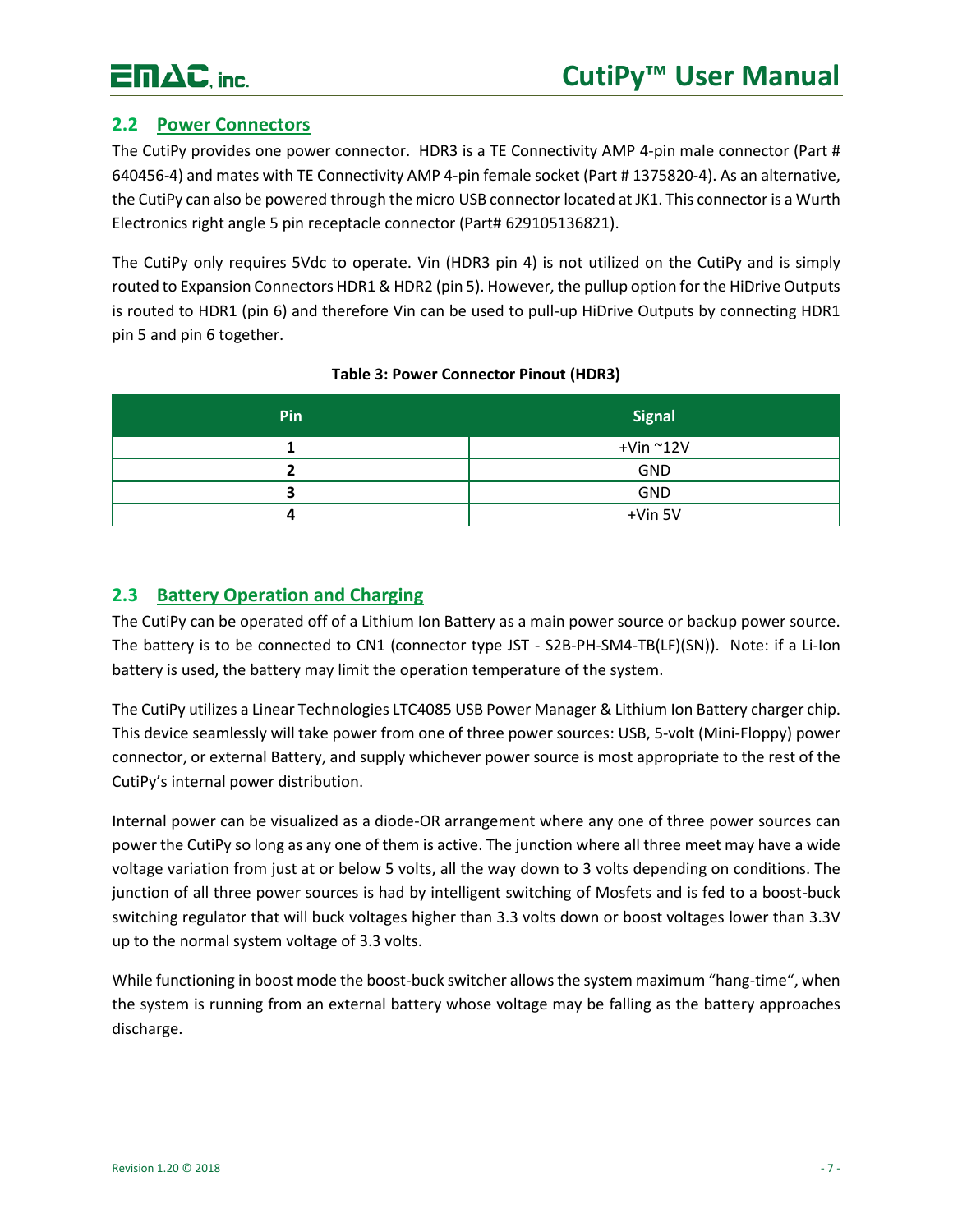

Internal power distribution priority is as follows:

- Floppy 5V power 1<sup>st</sup>: 5V floppy power goes to LTC4085 Battery power manager and to Utility header's 5V I/O pins. 5 volts power can be provided through the Utility I/O just as easily as through the floppy power connector.
- USB 5V power 2<sup>nd</sup>: if Floppy power is absent. This is not directly fed to the Utility Header's 5V I/O.
- Battery power 3<sup>rd</sup>: if both Floppy and USB power is absent. This is also not directly fed to the Utility Header's 5V I/O.

Whichever of (or all three) power sources are present, they are seamlessly switched by Mosfets to a single, combined power supply node which feeds a LO-drop Lo-quiescent current switching Regulator, a Texas Instrument's TPS63070. This boost-buck switching regulator takes whatever actual voltage is present at the combined power supply node (3 to 5 volts) and provides a regulated 3.3 volts to the CutiPy's main power bus.

If a charged external battery is present at header connector CN1, the LTC4085 will charge this battery from either the USB power or the Mini-Floppy connector; HDR3. The flexibility provided with the LTC4085 along with the low basic power requirements of the CutiPy allow the system to be powered by the USB alone if only a USB host is powering the unit.

If a stand-alone 5-volt power source is present and connected to the +5 and GND pins of HDR1, the LTC4085 will preferentially take power from it instead, which normally takes precedence over the USB power source.

The USB power input is set by the LTC4085 to limit the input current to no more than 500 mA total, as 500 mA is the usual current limit providable by a USB Host. This internal limit prevents overloading of a typical USB port. Should the load current taken by the CutiPy plus the battery charge current attempt to exceed the 500 mA USB limit, the battery charge current will be automatically reduced to compensate, keeping the USB port current below 500 mA. This will of course increase the time required for full battery recharge.

The Mini-Floppy provided 5 volts has essentially higher limit for those rare cases where a CutiPy might be connected to a larger system that uses higher currents, but this is an exceptional case. The Mini-Floppy power input is limited to 1.1 amps with a polyfuse.

EMAC can provide a 3.7 volt @ 1.2 Amp-hour Lithium-Ion rechargeable battery (EMAC Part#: PER-PWR-0101PR0). This battery also has a 2mm pitched two position receptacle that perfectly mates to the External Battery connector CN1. Because the CutiPy and the LTC4085 can and expects to charge a Li-Ion battery, only an Li-Ion battery should ever be connected to the External Battery connector CN1. Although Li-Ion batteries similar to PER-PWR-0101PR0 (Li-Ion single cell) with higher or lower Amp-Hour capacities can be used, **never connect a battery of different voltage or another kind of rechargeable or primary battery to CN1!**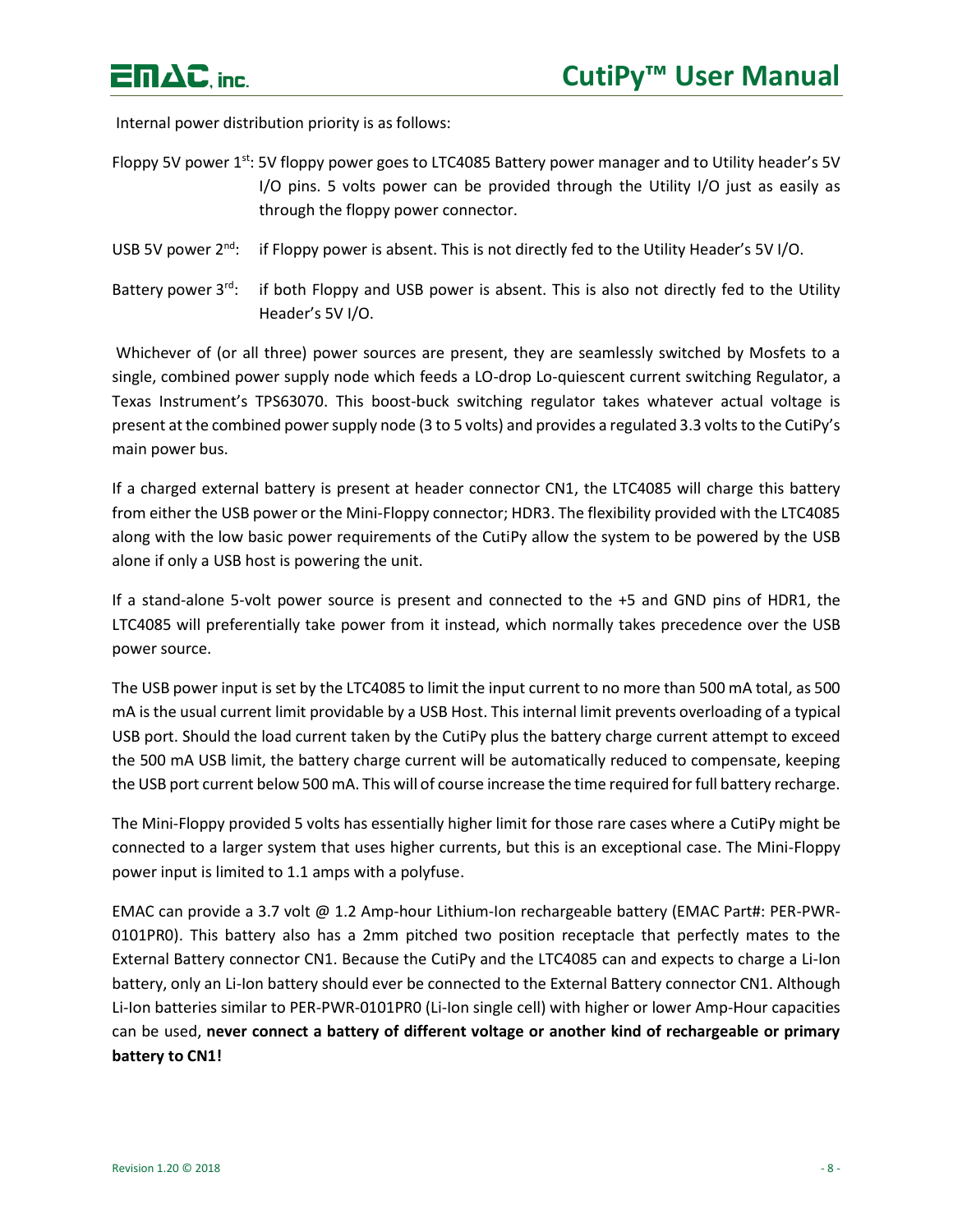## **CutiPy™ User Manual**

# $E \Pi \Delta C$ , inc.

PER-PWR-0101PR0, does not have any internal battery protection circuitry, which is recommended for production use. However, the LTC4085 Battery Charger chip does automatically reduce the Battery charge current such that the sum of the load current and charge current does not exceed the programmed input current limit (the battery charge current goes to zero when load current exceeds the programmed input current limit) and has Current Limit & Charger Undervoltage Lockouts.

The LTC4085 has been programmed to recharge the external battery (when used) with a current of 250 mA, given the PER-PWR-0101PR0's 1200 mAh (1.2 Amps) capacity a typical recharge from near dead to fully charged takes around 4 and % hours for this battery. If another Li-Ion battery of different capacity is used instead, one can easily recalculate that battery's charge time by dividing the battery capacity in mAh by 250.

The LTC4085 will terminate the battery charge cycle when the battery reaches 4.2 volts. Logic pins are connected to the CutiPy's MPU so the CutiPy can know the status of the charge cycle.

Temperature monitoring of the battery is not provided by the CutiPy.

A voltage measurement analog point is provided by other CutiPy circuitry to measure the external battery's voltage, it can be used to predict battery charge lifetime.

#### **Table 4: Power Connector Pinout (CN1)**

| Pin | <b>Signal</b> |  |  |
|-----|---------------|--|--|
|     | Battery +     |  |  |
| -   | Battery -     |  |  |

## <span id="page-9-0"></span>**2.4 Serial Ports**

The CutiPy is equipped with four serial ports. One RS-232 terminates to a male DB9 connector (UART2), one RS-232/422/485 terminating to 10-pin header connector (UART3), and two TTL accessed through Utility I/O header 2 (HDR2).

- The RS-232 serial port (UART2) terminates to a male DB9 connector located at CN2. The RS-232 Transceiver (U7) limits the maximum throughput to 250 kb/s. The transceiver can be placed in standby mode by holding GPIO PE1 low. In standby mode the transceiver will typically draw 1µA. When the device is powered down the receivers remain active and the drivers are placed in a high-impedance state.
- RS-232/422/485 (software-configurable) serial port (UART3) terminates to a 10-pin header located at HDR5. By default, the RS-232 transceiver (U11) and the RS-422/485 transceiver (U10) are in standby mode. In standby mode, the RS-232 transceiver typically draws  $1\mu A$  and the RS- $422/485$  transceiver typically draws  $0.1\mu$ A. Both devices' driver and receiver output(s) will be high-impedance while in standby mode. To configure RS-232 mode, PE2 should be held high. The maximum throughput for RS-232 is 250 Kb/s. To configure RS-422/485 mode, PF11 should be held high and the maximum throughput in this mode is 2.62Mb/s (Oversampling by 16) and 5.25 Mb/s (Oversampling by 8).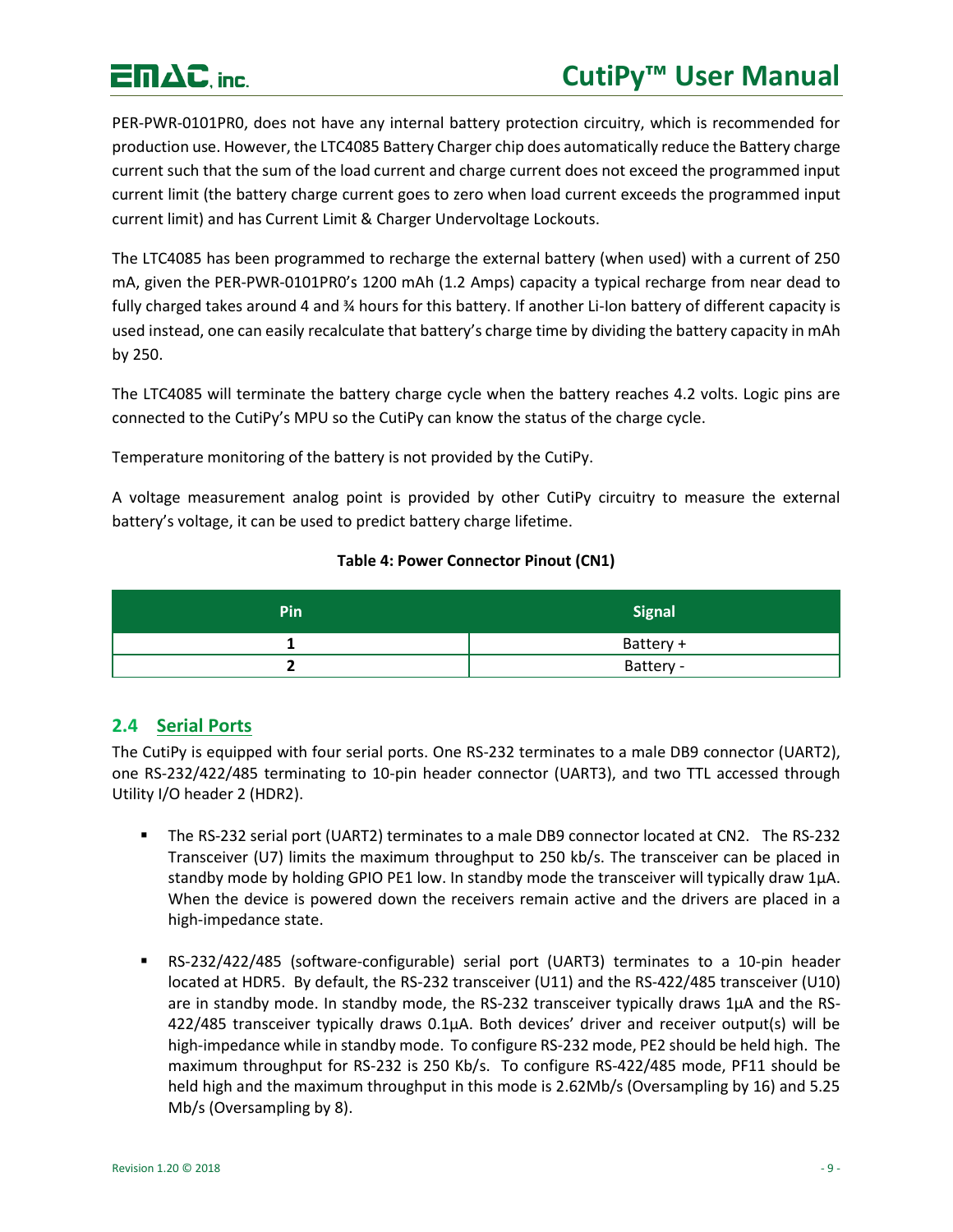

■ The TTL serial ports (UARTs 1 & 6) terminates to Utility I/O header 2 (HDR2). UART1 provides for bidirectional communication offering Tx and Rx lines with a maximum bit rate of 10.5 Mb/s. UART6 provides for bidirectional communication offering Tx, Rx, CTS, RTS, and CK lines with Synchronous Mode and Hardware Flow Control Mode. The maximum bit rate for this is 10.5Mb/s. These also support LIN, Smartcard Protocol, and IrDA.

#### **Table 5: Serial Port-UART2 (CN2)**

| Pin | <b>DB9 Connector: Description</b> |
|-----|-----------------------------------|
|     | <b>NC</b>                         |
|     | <b>RXD</b>                        |
|     | <b>TXD</b>                        |
|     | NC                                |
|     | <b>GND</b>                        |
|     | <b>NC</b>                         |
|     | <b>RTS</b>                        |
|     | <b>CTS</b>                        |
|     | <b>NC</b>                         |

#### **Table 6: Serial Port-UART3 (HDR5)**

| Pin             | <b>10-Pin Header: Description</b><br>$(RS-232)$ | <b>10-Pin Header Description</b><br>$(RS-485/422)$ |  |  |
|-----------------|-------------------------------------------------|----------------------------------------------------|--|--|
| 1               | <b>NC</b>                                       | TX-                                                |  |  |
| 2               | <b>NC</b>                                       | <b>NC</b>                                          |  |  |
| 3<br><b>RXD</b> |                                                 | $TX+$                                              |  |  |
| 4               | <b>RTS</b>                                      | <b>NC</b>                                          |  |  |
| 5               | <b>TXD</b>                                      | $RX+$                                              |  |  |
| 6               | <b>CTS</b>                                      | <b>NC</b>                                          |  |  |
| 7               | <b>NC</b>                                       | RX-                                                |  |  |
| 8               | <b>NC</b>                                       | <b>NC</b>                                          |  |  |
| 9<br><b>GND</b> |                                                 | <b>GND</b>                                         |  |  |
| 10              | <b>NC</b>                                       | <b>NC</b>                                          |  |  |

#### **Table 7: Serial Port-UART1 & UART6 TTL (HDR2)**

| Pin | <b>Utility I/O 2 Pinout</b> |
|-----|-----------------------------|
| 38  | USART1_TXD_3V               |
| 39  | USART1_RXD_3V               |
| 40  | USART6_CLK_3V               |
| 41  | USART6 TXD 3V               |
| 42  | USART6 RXD 3V               |
| 43  | USART6_CTS_3V               |
| 44  | USART6 RTS 3V               |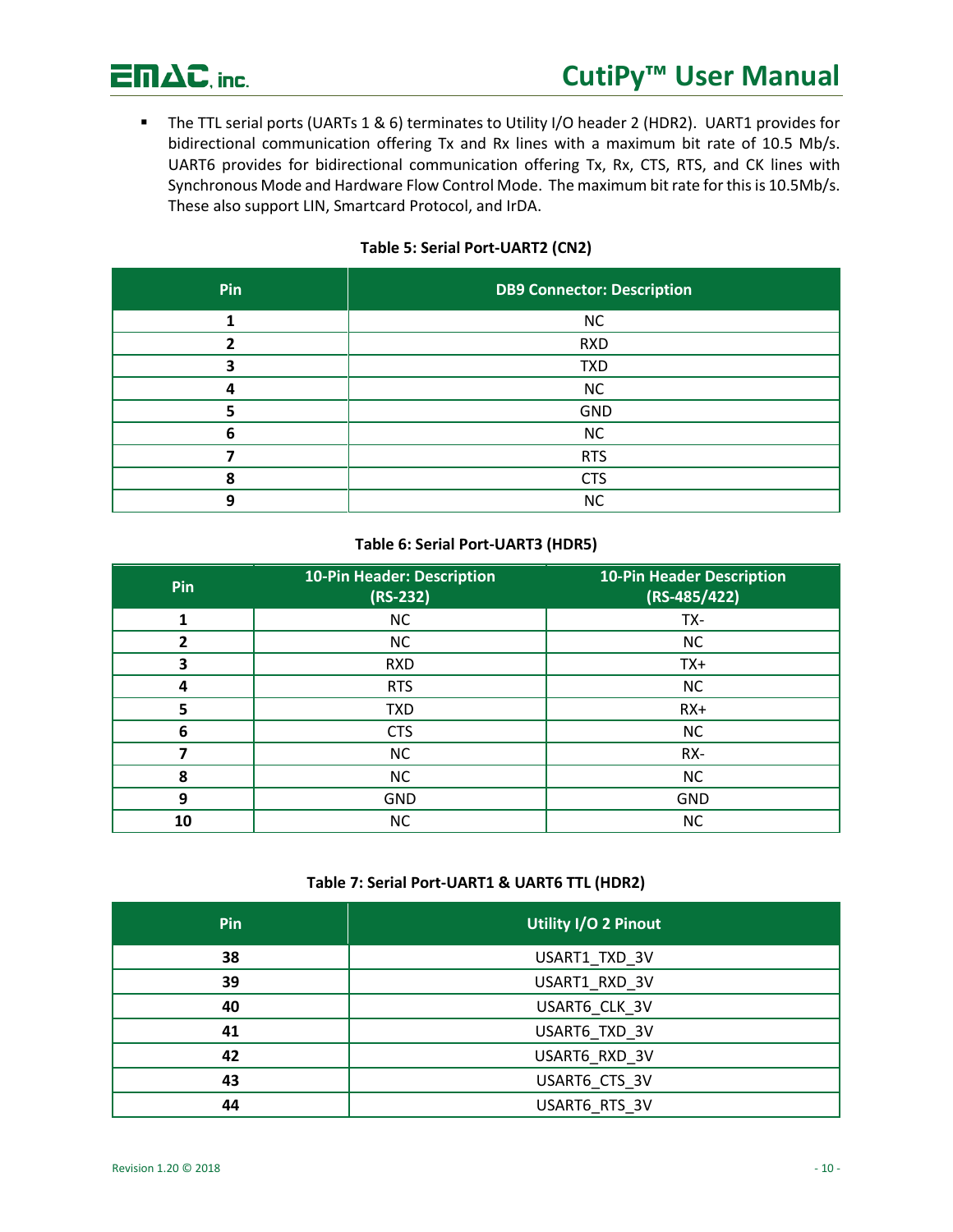# $E \mathsf{m}\Delta C$ , inc.

## <span id="page-11-0"></span>**2.5 USB Ports**

The CutiPy provides for two USB 2.0 ports. The STM32 features one OTG FS core, one OTG HS core, and one OTG FS PHY where only 1 core can utilize the internal OTG FS PHY at a time. If both USB interfaces are to be utilized, an external PHY will need to be implemented. Additionally, the HS mode will require an external HS PHY connected to the STM32's ULPI interface.

One port is a USB 2.0 Full-Speed (FS) Device and can be accessed via a micro USB 2.0 connector located at JK1. This USB Full-Speed port supports 12Mb/s transfers in device mode.

The second port is a USB 2.0 High-Speed (HS) OTG Port which can also be used as a Full Speed OTG Port and is accessed through the Utility I/O Header 1 located at HDR1. To use the HS USB as a Full-Speed Port all that is required is the connection of a USB Connector to pins 45 – 48 (see below). However, to use the HS USB as High-Speed Port an external HS USB PHY is required as well as a USB Connector. This port could be used as OTG (Device or Host), but would require external VBUS switch circuitry. Both USB Ports support the Sessions Request Protocol (SRP) and soft disconnect features.

The Table below calls out the necessary connections for the USB\_HS\_OTG Port.

| <b>Pin</b>                               | <b>CutiPy Pin Name</b>              | <b>USB ULPI Pin Name</b> |  |
|------------------------------------------|-------------------------------------|--------------------------|--|
| HDR2: 34 or 15                           | PI11 or ADC123_IN12 (PC2)           | OTG_HS_ULPI_DIR          |  |
| <b>HDR2: 16 or 24</b>                    | ADC123_IN13 (PC3) or I2C2_SCL (PH4) | OTG_HS_ULPI_NXT          |  |
| ADC123 IN10 (PC0)<br><b>HDR2: 14</b>     |                                     | OTG_HS_ULPI_STP          |  |
| DAC OUT2 (PA5)<br><b>HDR2: 21</b>        |                                     | OTG_HS_ULPI_CK           |  |
| <b>HDR2: 7</b>                           | ADC123_IN3 (PA3)                    | OTG_HS_ULPI_D0           |  |
| <b>HDR2: 18</b>                          | ADC12_IN8 (PB0)                     | OTG_HS_ULPI_D1           |  |
| <b>HDR2: 19</b>                          | ADC12_IN9 (PB1)                     | OTG_HS_ULPI_D2           |  |
| <b>HDR1: 16</b>                          | TIM2_CH3 (PB10)                     | OTG_HS_ULPI_D3           |  |
| <b>HDR1: 17</b>                          | TIM2 CH4 (PB11)                     | OTG_HS_ULPI_D4           |  |
| <b>HDR2: 32</b>                          | SPI-1 MOSI (PB5)                    | OTG_HS_ULPI_D7           |  |
| <b>HDR1: 45</b>                          | CAN2 RX (PB12)                      | OTG_HS_ULPI_D5           |  |
| <b>HDR1: 46</b>                          | CAN2 TX (PB13)                      | OTG HS ULPI D6           |  |
| USB_OTG_HS_D_N (PB14)<br><b>HDR1: 47</b> |                                     | *OTG_HS_DM               |  |
| <b>HDR1: 48</b>                          | USB_OTG_HS_D_P (PB15)               | *OTG HS DP               |  |

#### **Table 8: USB HS Port Pin Assignments (HDR1 & HDR2)**

\* indicates Full-Speed lines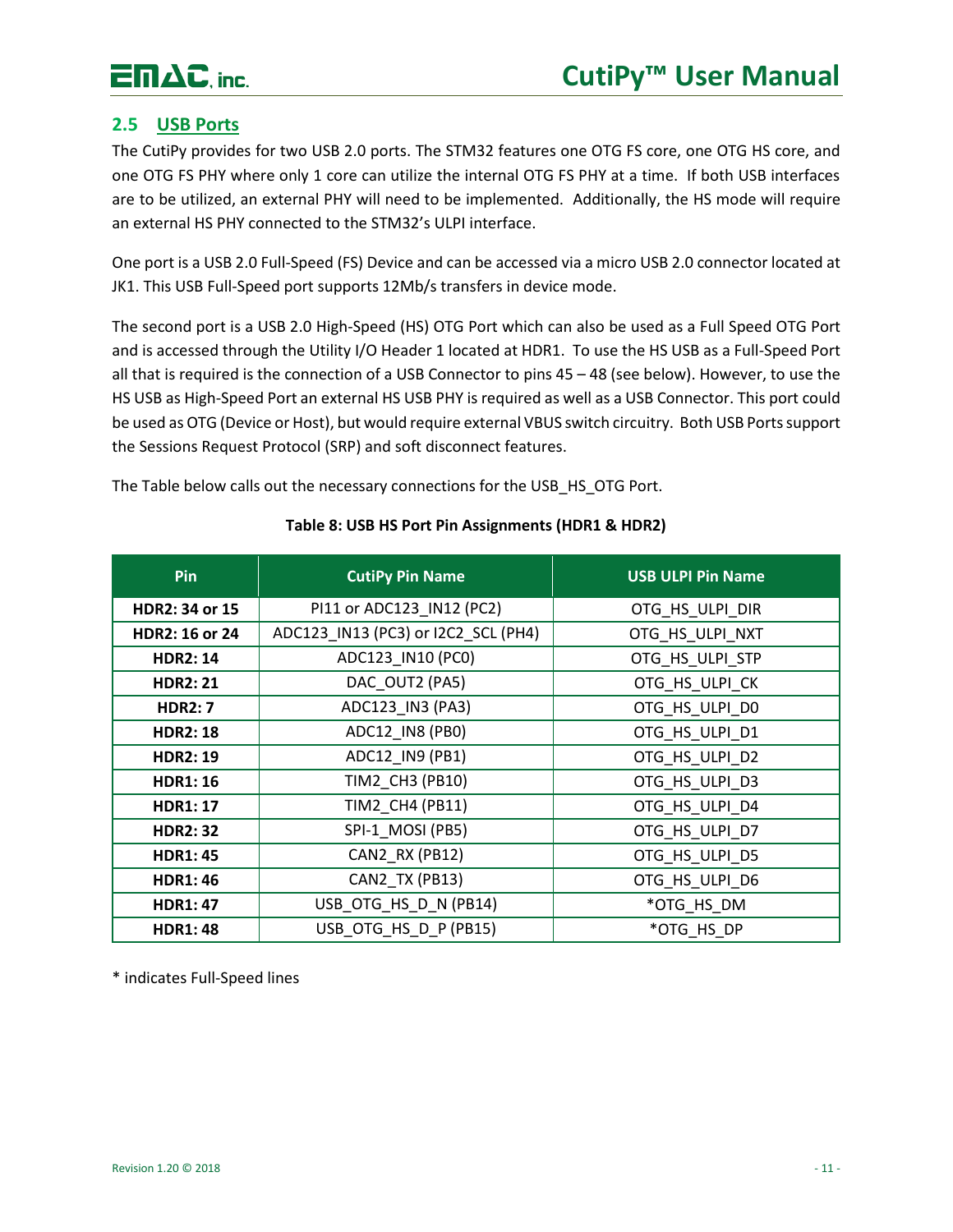

### <span id="page-12-0"></span>**2.6 MicroSD Card Socket**

The CutiPy provides a high capacity MicroSD socket. This socket is hot-swappable and can accept a wide variety of Flash Cards. A card that is written to by the CutiPy can be read by another computer using a MicroSD card reader. The MicroSD interface is compatible with Standard and High Capacity MicroSD cards.

### <span id="page-12-1"></span>**2.7 LCD (Optional)**

The CutiPy can be equipped with an LCD that includes 4x user pushbuttons and LEDs on the top side of the board. The LCD is a 128x32 pixel Graphic Newhaven Display Intl NHD-C12832A1Z-FSW-FBW-3V3 with 4-Line SPI MCU interfaces.

#### <span id="page-12-2"></span>**2.8 CAN Port**

The CutiPy provides a CAN 2.0B port utilizing the TI TCAN334GDCNT Transceiver chip. The CAN port is accessible via a 3-pin header located at HDR4 (TE Connectivity PN 640456-3). Jumper JB4 should be placed in the TRM position to Terminate the CAN network if the Node exists at either network endpoint. In standby mode, the transceiver will typically draw ~17.5μA. During standby mode, the CAN driver and main receiver are turned off and bi-directional CAN communication is not possible. The low power receiver and bus monitor are enabled to allow for RXD Wake Requests via the CAN bus. MCU pin PA10 should be set High to enable standby mode while PA9 should be set High to enable shutdown mode. Setting the same pins Low will disable the low power mode for the CAN transceiver chip. In MicroPython, the standby mode is disabled/enabled automatically by initializing/de-initializing the CAN class. MicroPython CAN instructions can be found in the Software Section in this manual.

| Pin | <b>Signal</b> |  |  |
|-----|---------------|--|--|
|     | CAN1_HI       |  |  |
|     | CAN1 LO       |  |  |
|     | GND           |  |  |

#### **Table 9: Pinout for the CAN-1 2.0 Port (HDR4)**

#### <span id="page-12-3"></span>**2.9 Real-Time Clock**

The CutiPy is equipped with a battery-backed (B1) Real Time Clock (RTC) located in the STM32 microcontroller. Jumper JB3 should be placed in the ON position in order to retain system time when powered down.

#### <span id="page-12-4"></span>**2.10 Temperature Sensor**

The CutiPy is equipped with an internal temperature sensor located in the STM32 microcontroller that can be used to measure the ambient temperature of the device. ADC1 IN16 channel is used to convert the sensor output voltage to a digital value.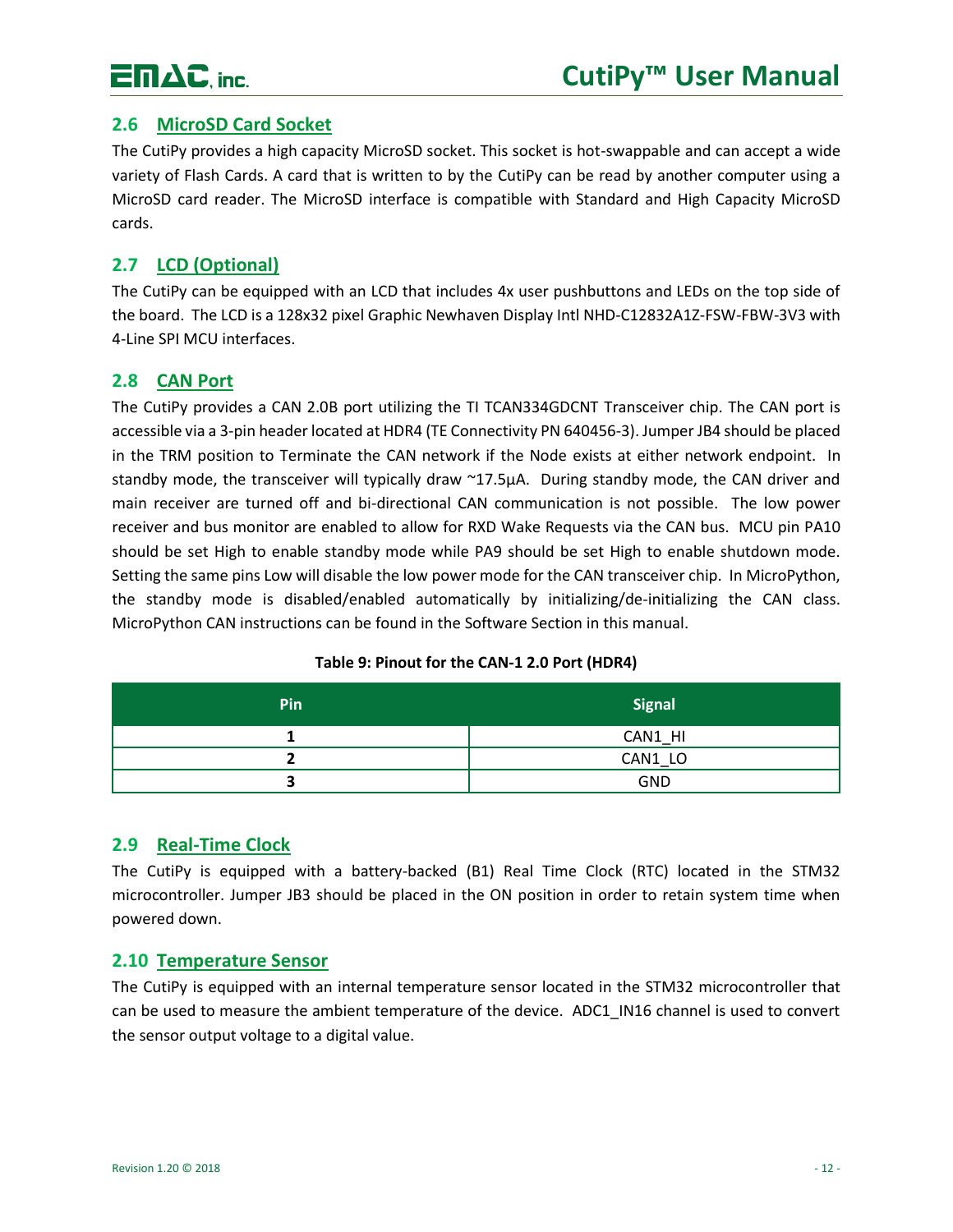

### <span id="page-13-0"></span>**2.11 Reset**

The CutiPy is equipped with a reset button located at PB5. Pressing this button will cause the system to reset.

### <span id="page-13-1"></span>**2.12 Wireless (Optional)**

The CutiPy, Redpine RS9116 Wireless Radio Module, provides both an internal on-board antenna and an external antenna provision. This module by default utilizes the on-board chip antenna but offers a U.FL connector for external antenna connection with a Software option to select either Antenna option. EMAC can provide an antenna kit that plugs into the chip's antenna U.FL jack.

The Redpine Wireless Module offers high throughput and extended range along with Wi-Fi and Bluetooth (BT) coexistence in a power-optimized design capable of running Tread and Zigbee. Some of the features include:

Wi-Fi:

- Compliant to single-spatial stream IEEE 802.11 b/g/n, 802.11j with single band support
- Support for 20 MHz and 40 MHz channel bandwidths
- Operating Frequency Range: 2412 MHz 2484 MHz
- Transmit power up to +20dBm with integrated PA
- Receive sensitivity as low as -97 dBm

#### Bluetooth:

- Compliant to dual-mode Bluetooth 5
- Operating Frequency Range: 2.402 GHz 2.480 GHz
- Receive sensitivity as low as -104 dBm

#### RF Features:

- Integrated baseband processor with calibration memory, RF transceiver, high-power amplifier, balun and T/R switch
- Integrated Antenna and u.FL connector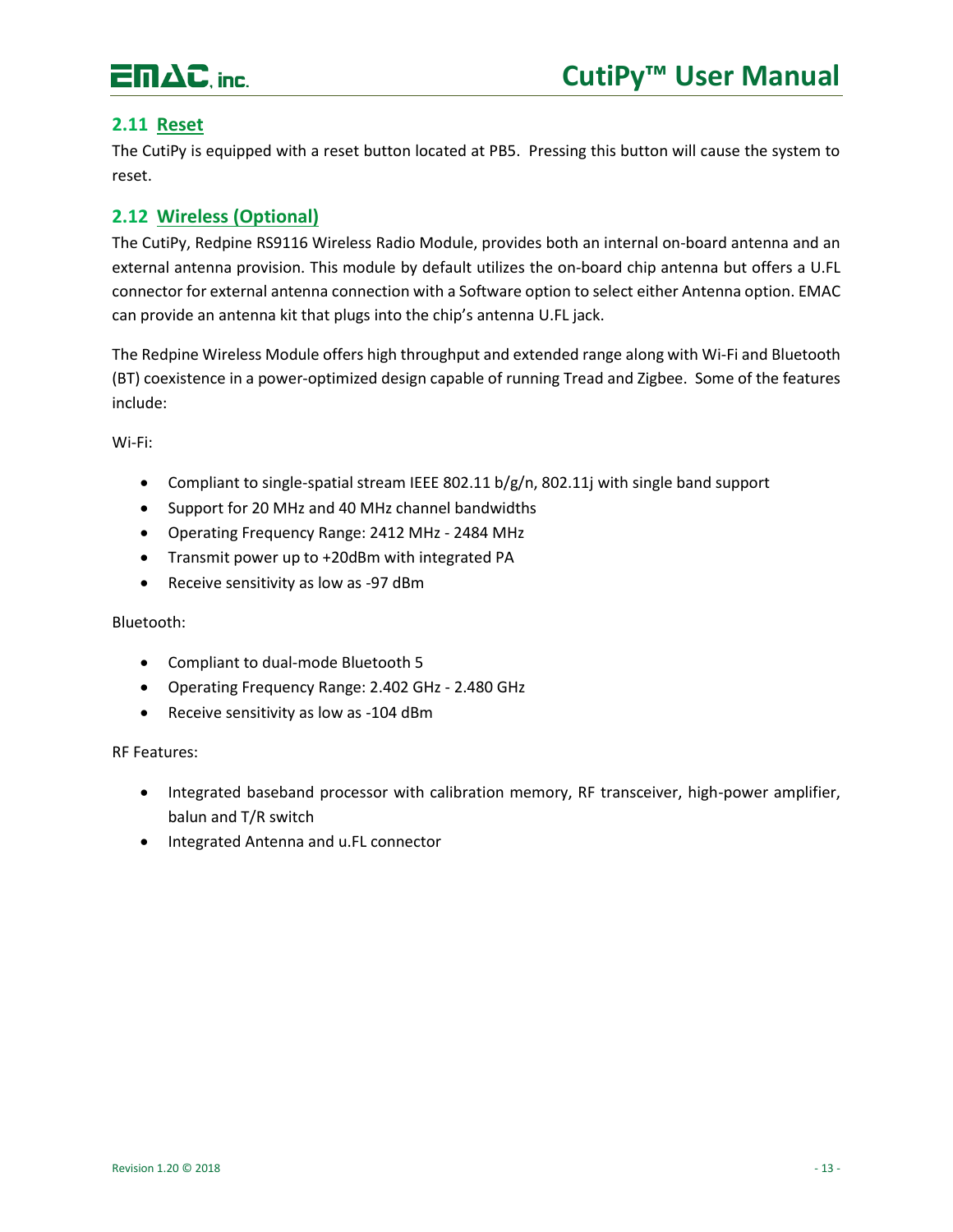

## <span id="page-14-0"></span>**2.13 I/O Expansion**

The CutiPy provides access to a number of I/O lines on connectors HDR1 and HDR2. The 50-pin dual row headers contain GPIO lines, USB, UART, SPI bus, I²C bus, CAN bus, A/D lines, interrupts, high drive outputs, and power pins. The tables below list the pinouts, MCU pin designations, and the corresponding signals for both I/O headers.

| Pin#           | <b>Signal</b> | <b>MCU Pin</b><br><b>Name</b> | <b>MCU Pin</b><br><b>Number</b> | Pin#           | <b>Signal</b>   | <b>MCU Pin</b><br><b>Name</b> | <b>MCU Pin</b><br><b>Number</b> |
|----------------|---------------|-------------------------------|---------------------------------|----------------|-----------------|-------------------------------|---------------------------------|
| $\mathbf{1}$   | <b>GND</b>    | N/A                           | N/A                             | $\overline{2}$ | <b>GND</b>      | N/A                           | N/A                             |
| 3              |               | N/A                           | N/A                             | 4              |                 | N/A                           | N/A                             |
|                | 3P3_VCC       |                               |                                 |                | 5V_JACK         |                               |                                 |
| 5              | 12V_VIN       | N/A                           | N/A                             | 6              | V HIDRV         | N/A                           | N/A                             |
| $\overline{7}$ | TIM1_ETR      | PE7                           | R <sub>8</sub>                  | 8              | TIM1_CH1N       | PE8                           | P8                              |
| 9              | TIM1_CH1      | PE9                           | P <sub>9</sub>                  | 10             | TIM1_CH2N       | <b>PE10</b>                   | R <sub>9</sub>                  |
| 11             | TIM1_CH2      | <b>PE11</b>                   | P <sub>10</sub>                 | 12             | TIM1 CH3N       | <b>PE12</b>                   | R <sub>10</sub>                 |
| 13             | TIM1_CH3      | <b>PE13</b>                   | N11                             | 14             | TIM1_CH4        | <b>PE14</b>                   | P11                             |
| 15             | TIM1_BKIN     | <b>PE15</b>                   | R11                             | 16             | TIM2_CH3        | <b>PB10</b>                   | R <sub>12</sub>                 |
| 17             | TIM2_CH4      | <b>PB11</b>                   | R <sub>13</sub>                 | 18             | TIM3_CH2        | PC7                           | G15                             |
| 19             | TIM4_CH2      | <b>PD13</b>                   | M15                             | 20             | TIM4_ETR        | PE <sub>0</sub>               | A4                              |
| 21             | TIM4_CH3      | <b>PD14</b>                   | M14                             | 22             | <b>GND</b>      | N/A                           | N/A                             |
| 23             | TIM5_CH1      | <b>PH10</b>                   | L13                             | 24             | TIM4_CH4        | <b>PD15</b>                   | L14                             |
| 25             | TIM5 CH3      | <b>PH12</b>                   | K12                             | 26             | TIM5 CH2        | <b>PH11</b>                   | L12                             |
| 27             | TIM8_CH3N     | <b>PH15</b>                   | D <sub>13</sub>                 | 28             | TIM8_CH2N       | <b>PH14</b>                   | E13                             |
| 29             | TIM8_CH1      | PI <sub>5</sub>               | C4                              | 30             | TIM8_BKIN       | PI4                           | D <sub>4</sub>                  |
| 31             | TIM8_CH3      | PI7                           | C <sub>2</sub>                  | 32             | TIM8 CH2        | PI6                           | C <sub>3</sub>                  |
| $33*$          | PG1           | PG1                           | M7                              | $34*$          | PG <sub>0</sub> | PG <sub>0</sub>               | N7                              |
| $35*$          | PG3           | PG3                           | K15                             | $36*$          | PG <sub>2</sub> | PG <sub>2</sub>               | L <sub>15</sub>                 |
| $37*$          | PG5           | PG5                           | K13                             | 38*            | PG4             | PG4                           | K14                             |
| $39*$          | <b>PG10</b>   | <b>PG10</b>                   | <b>B10</b>                      | 40*            | PG6             | PG6                           | J15                             |
| 41             | <b>PF12</b>   | <b>PF12</b>                   | <b>P6</b>                       | 42             | <b>PF13</b>     | <b>PF13</b>                   | N <sub>6</sub>                  |
| 43             | PF14          | <b>PF14</b>                   | R7                              | 44             | <b>PF15</b>     | <b>PF15</b>                   | <b>P7</b>                       |
| 45             | CAN2 RX       | <b>PB12</b>                   | P12                             | 46             | CAN2 TX         | <b>PB13</b>                   | P13                             |
| 47             | USB_HS_D_N    | <b>PA11</b>                   | R14                             | 48             | USB_HS_D_P      | <b>PA12</b>                   | R <sub>15</sub>                 |
| 49             | <b>GND</b>    | N/A                           | N/A                             | 50             | <b>GND</b>      | N/A                           | N/A                             |

#### **Table 10: I/O Header (HDR1)**

*\*High drive outputs. An MCU signal feeds the high drive open collector darlington driver, which in turn outputs to the indicated header Pin#*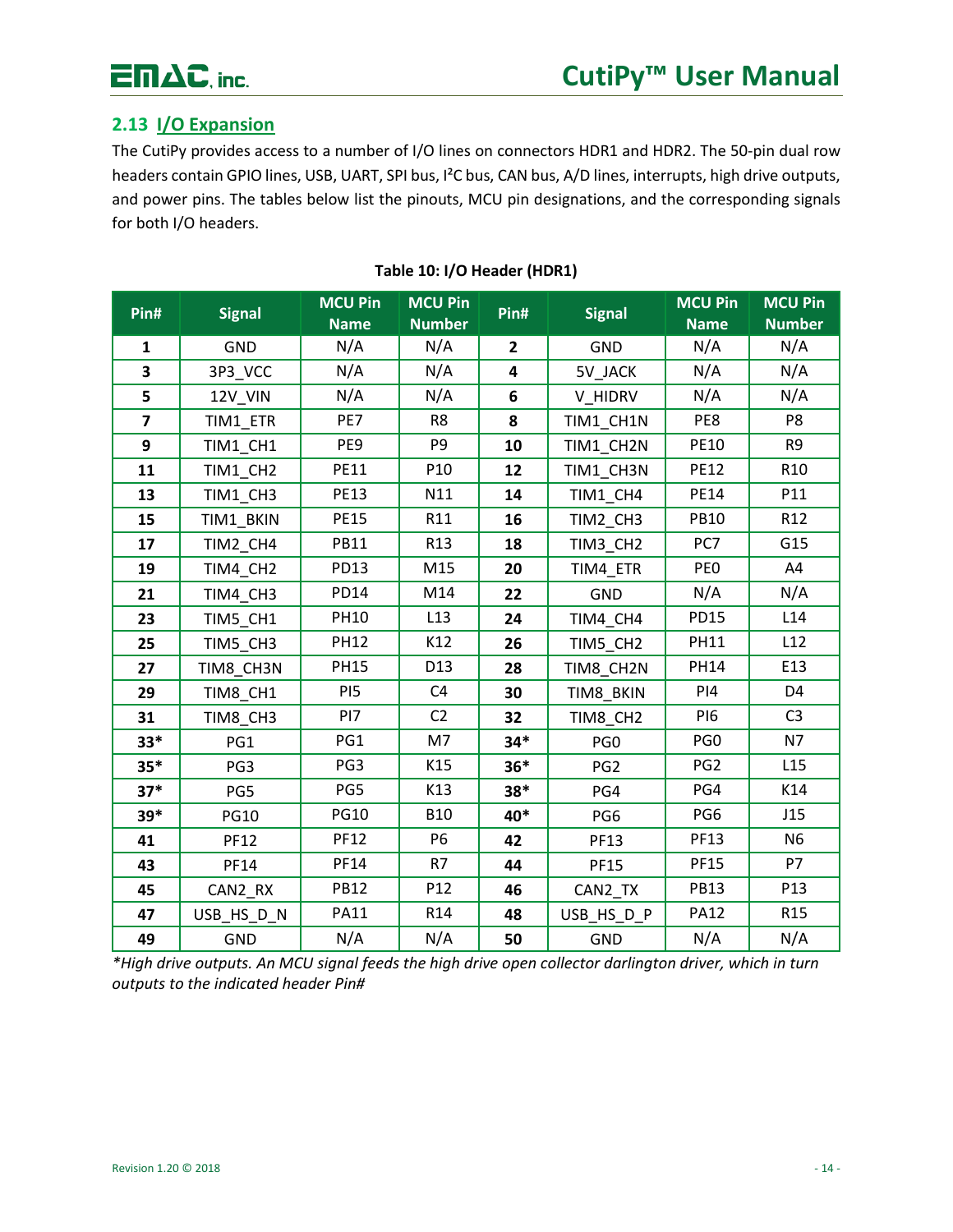$\overline{\Box} \Pi \Delta C$ , inc.

## **Table 11: I/O Connector (HDR2)**

| Pin#                    | <b>Signal</b>   | <b>MCU Pin</b><br><b>Name</b> | <b>MCU Pin</b><br><b>Number</b> | Pin#           | <b>Signal</b>   | <b>MCU Pin</b><br><b>Name</b> | <b>MCU Pin</b><br><b>Number</b> |
|-------------------------|-----------------|-------------------------------|---------------------------------|----------------|-----------------|-------------------------------|---------------------------------|
| 1                       | GND             | N/A                           | N/A                             | $\overline{2}$ | GND             | N/A                           | N/A                             |
| 3                       | 3P3_VIN         | N/A                           | N/A                             | 4              | 5V_JACK         | N/A                           | N/A                             |
| 5                       | 12V_IN          | N/A                           | N/A                             | 6              | <b>NC</b>       | N/A                           | N/A                             |
| $\overline{\mathbf{z}}$ | ADC123_IN3      | PA3                           | R <sub>2</sub>                  | 8              | ADC3_IN4        | PF <sub>6</sub>               | K <sub>2</sub>                  |
| 9                       | ADC3_IN5        | PF7                           | K1                              | 10             | ADC3_IN6        | PF8                           | L3                              |
| 11                      | ADC3_IN7        | PF <sub>9</sub>               | L2                              | 12             | ADC3 IN8        | <b>PF10</b>                   | L1                              |
| 13                      | ADC3_IN9        | PF3                           | J2                              | 14             | ADC123_IN10     | PC <sub>0</sub>               | M <sub>2</sub>                  |
| 15                      | ADC123_IN12     | PC <sub>2</sub>               | M4                              | 16             | ADC123_IN13     | PC <sub>3</sub>               | M <sub>5</sub>                  |
| 17                      | ADC12_IN6       | PA <sub>6</sub>               | P <sub>3</sub>                  | 18             | ADC12_IN8       | PB <sub>0</sub>               | R <sub>5</sub>                  |
| 19                      | ADC12_IN9       | PB1                           | R4                              | 20             | DAC OUT1        | PA4                           | N4                              |
| 21                      | DAC_OUT2        | PA5                           | <b>P4</b>                       | 22             | <b>GND</b>      | N/A                           | N/A                             |
| 23                      | <b>AVDD</b>     | N/A                           | R1                              | 24             | I2C2_SCL        | PH4                           | H4                              |
| 25                      | I2C2_SDA        | PH <sub>5</sub>               | J4                              | 26             | I2C2_SMBA       | PH <sub>6</sub>               | M11                             |
| 27                      | I2C3_SCL        | PH7                           | N12                             | 28             | I2C3_SDA        | PH <sub>8</sub>               | M12                             |
| 29                      | I2C3_SMBA       | PH <sub>9</sub>               | M13                             | 30             | SPI-1_SCK       | PB <sub>3</sub>               | A10                             |
| 31                      | SPI-1_MISO      | PB4                           | A9                              | 32             | SPI-1_MOSI      | PB5                           | A <sub>6</sub>                  |
| 33                      | SPI-1_NSS       | <b>PA15</b>                   | A13                             | 34             | PI11            | PI11                          | E4                              |
| 35                      | PI10            | <b>PI10</b>                   | E3                              | 36             | PH <sub>2</sub> | PH <sub>2</sub>               | F4                              |
| 37                      | PH <sub>3</sub> | PH <sub>3</sub>               | G4                              | 38             | USART1_TX       | PB <sub>6</sub>               | <b>B6</b>                       |
| 39                      | USART1_RX       | PB7                           | <b>B5</b>                       | 40             | USART6_CK       | PG7                           | J14                             |
| 41                      | MDM_TXD_3V      | PC <sub>6</sub>               | H15                             | 42             | MDM_RXD_3V      | PG9                           | C10                             |
| 43                      | MDM_CTS_3V      | <b>PG15</b>                   | <b>B7</b>                       | 44             | MDM_RTS_3V      | PG8                           | H14                             |
| 45                      | <b>PH13</b>     | <b>PH13</b>                   | E12                             | 46             | PI9             | PI <sub>9</sub>               | D <sub>3</sub>                  |
| 47                      | <b>WKUP</b>     | PA <sub>0</sub>               | N3                              | 48             | RTC_TAMP/TS     | PI8                           | D <sub>2</sub>                  |
| 49                      | <b>GND</b>      | N/A                           | N/A                             | 50             | GND             | N/A                           | N/A                             |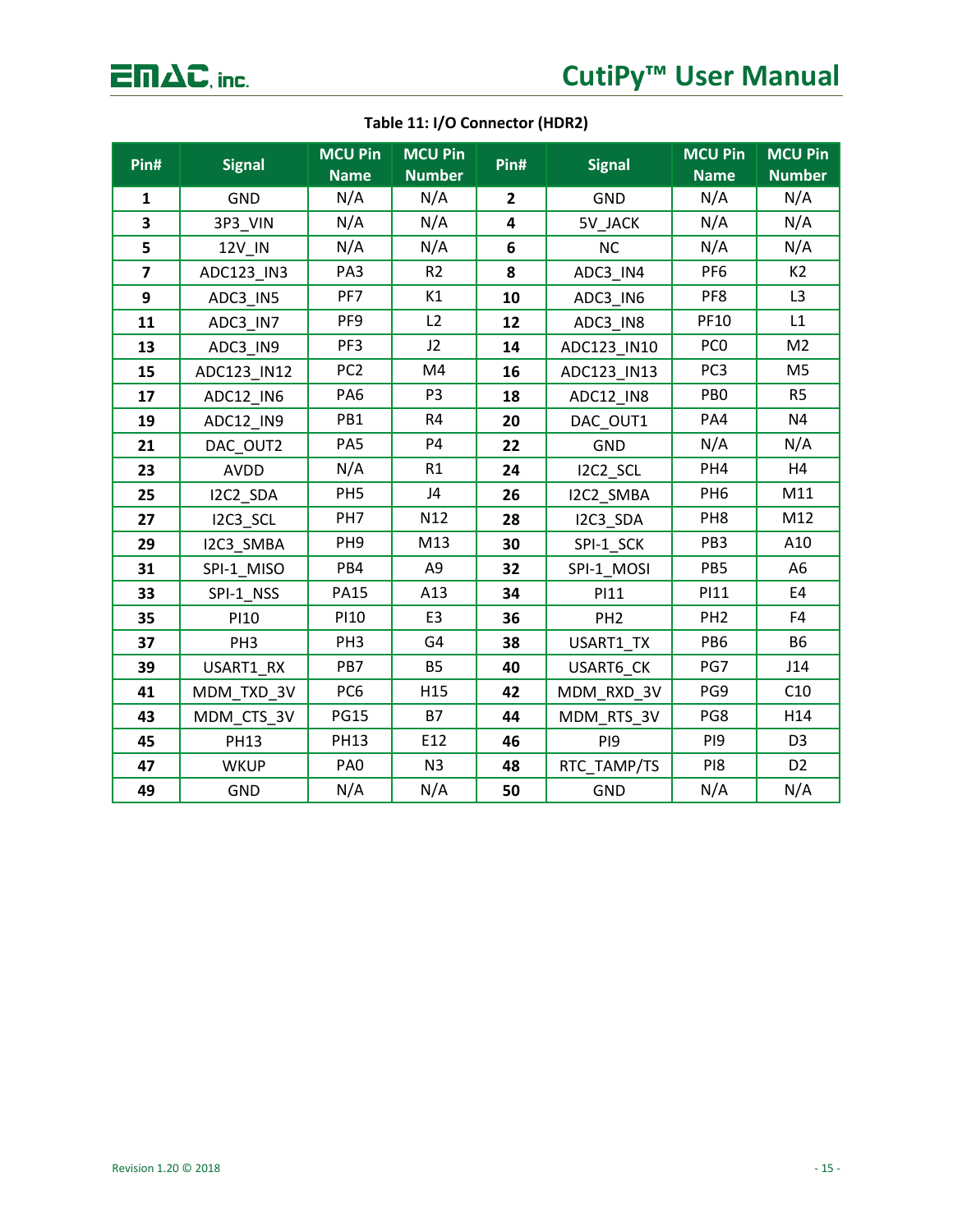

## <span id="page-16-0"></span>**2.14 I2C**

The CutiPy provides for two I2C hardware ports located on I/O header 2 (HDR2). Both can support a bit rate up to 100 kb/s (Standard mode) and 400 kb/s (Fast mode) with 7/10 bit addressing mode and a 7-bit addressing mode (as slave). By default, the I2C interface operates in Slave mode.

| Pin# | <b>Port Line</b> | <b>Description</b>                      |
|------|------------------|-----------------------------------------|
| 24   | I2C2 SCL         | <b>I2C2 Clock signal</b>                |
| 25   | I2C2 SDA         | I2C2 Data signal                        |
| 26   | I2C2 SMBA        | I2C2 System Management Bus Alert signal |
| 27   | I2C3 SCL         | <b>I2C3 Clock signal</b>                |
| 28   | I2C3 SDA         | I2C3 Data signal                        |
| 29   | I2C3 SMBA        | I2C3 System Management Bus Alert signal |

#### **Table 12: I2C-2 (HDR2)**

### <span id="page-16-1"></span>**2.15 SPI**

The CutiPy is equipped with one Serial Peripheral Interface bus communicating up to 42 Mbits/s. This provides for half/full duplex synchronous transfers with external devices with an 8 or 16-bit transfer frame format selection.

| Pin# | <b>Port Line</b> | <b>Description</b>        |
|------|------------------|---------------------------|
| 30   | SPI-1 SCK        | SPI 1 Serial Clock        |
| 31   | SPI-1 MISO       | SPI 1 Master In Slave Out |
| 32   | SPI-1 MOSI       | SPI 1 Master Out Slave In |
| 33   | SPI-1 NSS        | SPI 1 Slave Select        |

#### **Table 13: Serial Peripheral Interface SPI-1 (HDR2)**

### <span id="page-16-2"></span>**2.16 Analog to Digital Converter**

The CutiPy has 13 A/D input channels with 3 unique A/Ds available on the Utility I/O header 2 (HDR2). Voltages applied to the inputs must be in the range of 0 - 3.3V with reference to ground. For additional information please reference the STM32F407IGH6 User Manual. See Table 9 in the I/O Expansion section for pinout details.

#### <span id="page-16-3"></span>**2.17 Digital to Analog Converter**

The CutiPy comes equipped with 2 D/A converters. These converters run directly from the ST Processor and are routed to Utility header 2 (HDR2). The output of the converters is 0 to 3.3V depending on digital count written to the D/A converter. For additional information please reference the STM32F407IGH6 User Manual. See Table 9 in the I/O Expansion section for pinout details.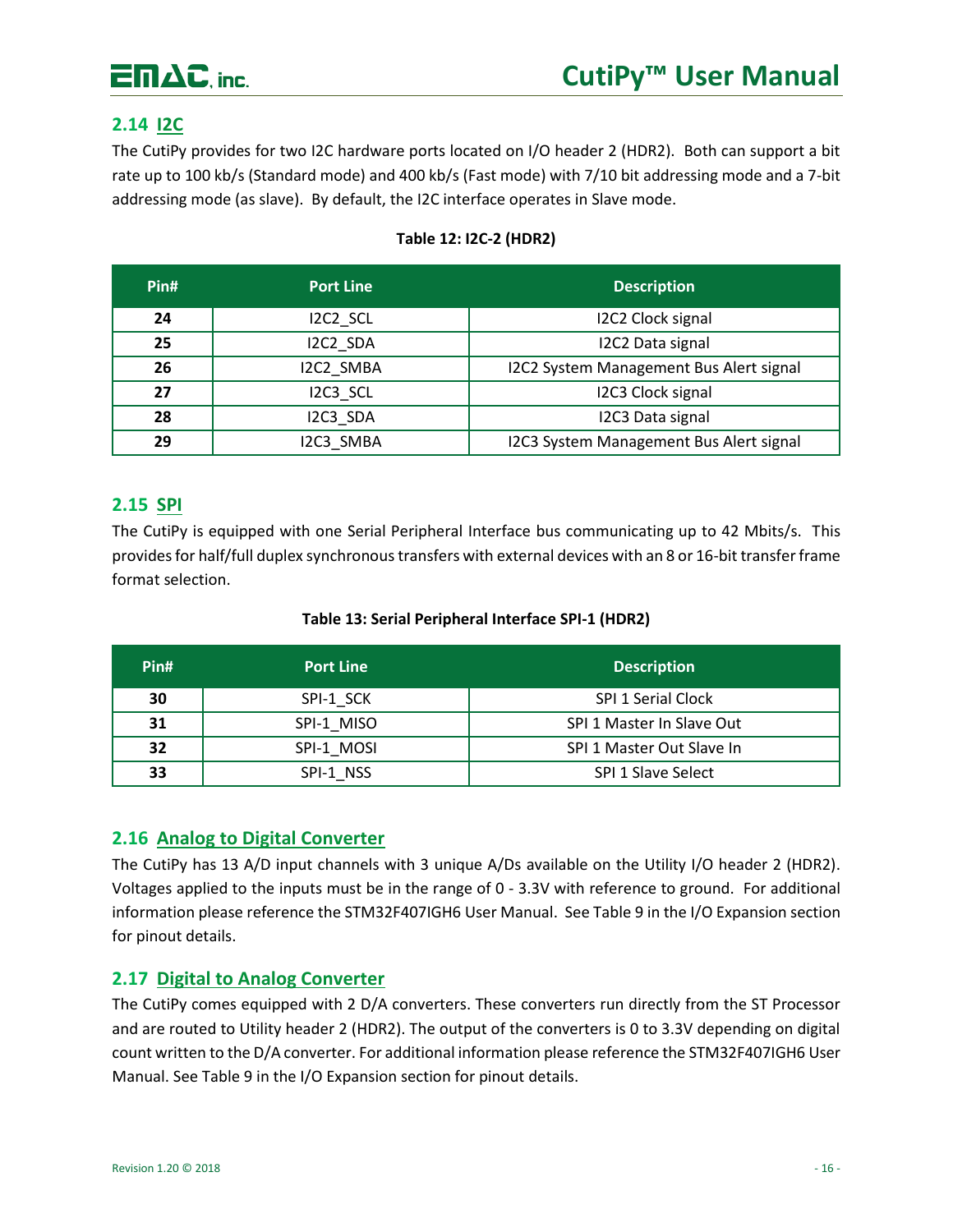

### <span id="page-17-0"></span>**2.18 Timers/Counters**

The CutiPy is equipped with 25 timers and counters and are located on Utility I/O header 1 (HDR1). TIM1 and TIM8 are advanced control timers that are 16-bit auto-reload counter driven by a programmable prescaler. TIM2 - TIM5 are general purpose timers that consist of 16-bit or 32-bit auto reload counter driven by a programmable prescaler. These timers can be used for generating output waveforms or for measuring pulse lengths of input signals and are completely independent and do not share any resources. See Table 10 in the I/O expansion section for pinout details.

#### <span id="page-17-1"></span>**2.19 JTAG/SWD**

The CutiPy provides for JTAG/SWD capabilities through the STM32 MCU. A 10-pin male connector located at HDR6 provides access to the JTAG/SWD lines which is a Sullins Electronics GRPB052VWVN-RC. This connection will allow the ability to program and debug software.

| Pin#           | <b>Signal</b> | <b>Description</b>            | <b>MCU Pin Name</b> | <b>MCU Pin Number</b> |
|----------------|---------------|-------------------------------|---------------------|-----------------------|
| 1              | 3P3 VCC       | 3.3 Volts                     | N/A                 | N/A                   |
| $\overline{2}$ | SWDIO         | Serial Wire Data Input/Output | <b>PA13</b>         | A15                   |
| 3              | <b>GND</b>    | Ground                        | N/A                 | N/A                   |
| 4              | <b>SWDCLK</b> | Serial Wire Clock             | <b>PA14</b>         | A14                   |
| 5              | <b>GND</b>    | Ground                        | N/A                 | N/A                   |
| 6              | <b>SWO</b>    | Serial Wire Output            | PB <sub>3</sub>     | A10                   |
| $\overline{7}$ | <b>GND</b>    | Ground                        | N/A                 | N/A                   |
| 8              | <b>TDI</b>    | JTAG Test Data Input          | <b>PA15</b>         | A13                   |
| 9              | <b>GND</b>    | Ground                        | N/A                 | N/A                   |
| 10             | nRESET        | <b>JTAG Test nReset</b>       | <b>NRST</b>         | J1                    |

#### **Table 14: JTAG/SWD (HDR6)**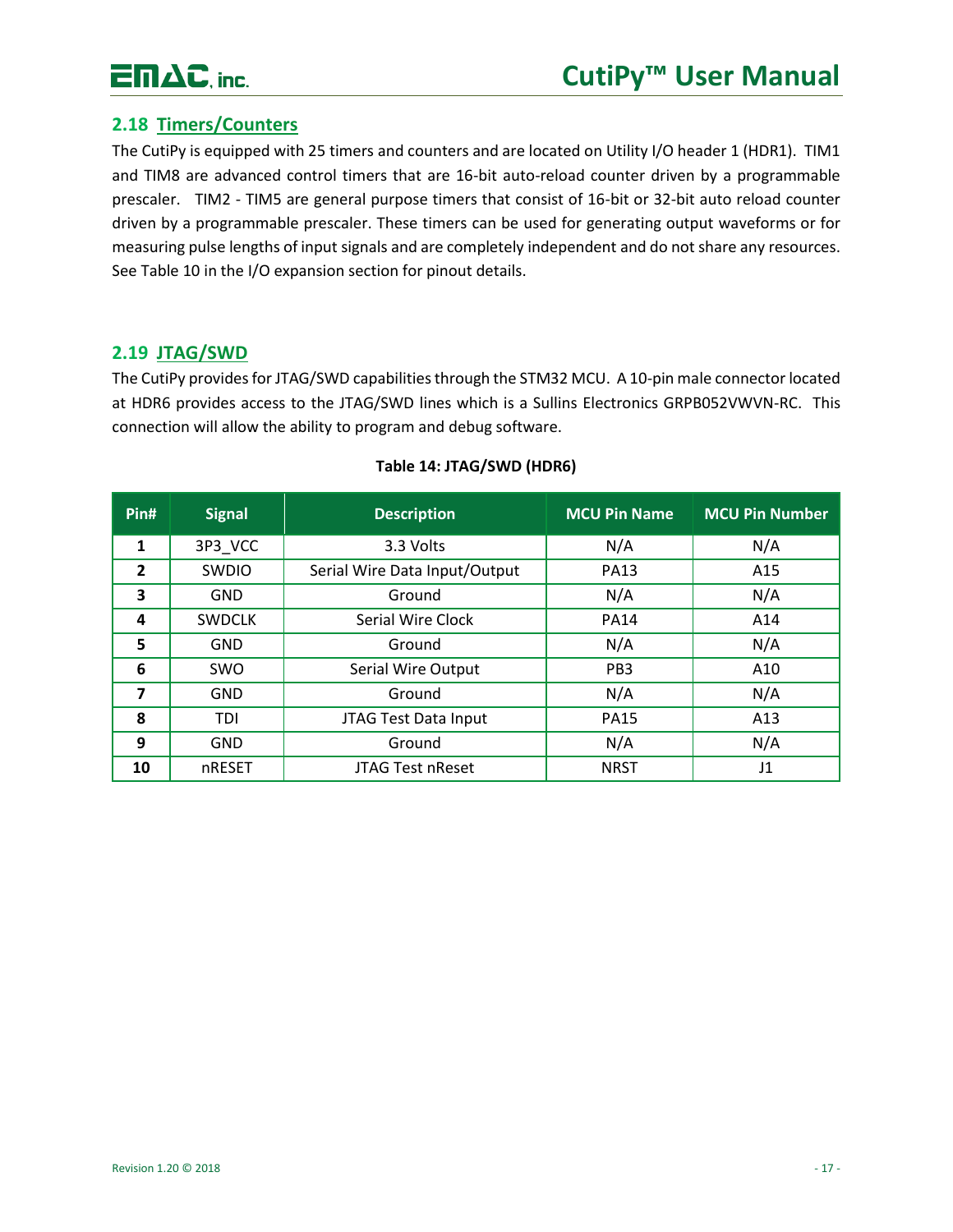

## <span id="page-18-0"></span>**3 Software**

The CutiPy offers the ability to use different operating systems to meet different customer needs. There are available board support packages for the CutiPy from EMAC that uses MicroPython and FreeRTOS. EMAC provides a fully functional MicroPython and FreeRTOS BSPs loaded on the CutiPy at no additional charge. Middleware has been added to compliment the already available middleware supplied by the developers at STM to make these packages available for easy integration into user developed applications targeted for the CutiPy.

For more information on software support, please visit the EMAC Wiki CutiPy Section at:

[http://wiki.emacinc.com/wiki/Cutipy\\_Getting\\_Started](http://wiki.emacinc.com/wiki/Cutipy_Getting_Started)

#### <span id="page-18-1"></span>**3.1 MicroPython**

MicroPython is one of the packages that is offered for the CutiPy. It is an implementation of the Python 3 programming language optimized to run on microcontrollers in a constrained environment. The CutiPy can be preloaded with the MicroPython BSP at no charge.

For more information on MicroPython support, please visit the EMAC Wiki MicroPython Section at:

<http://wiki.emacinc.com/wiki/Micropython>

#### <span id="page-18-2"></span>**3.1.1 Mu IDE**

EMAC utilizes the Mu IDE for the MicroPython development which is a simple Python editor that is quick and easy to learn. The minimal setup makes it easy to use so the user can jump right in to developing. It has a built in REPL (Read Evaluate Print Loop) console window for easy command input and debugging.

<https://codewith.mu/en/>

#### <span id="page-18-3"></span>**3.2 FreeRTOS**

FreeRTOS is one of the many packages available for application development that can be included when using the STM32CubeIDE code generation tool. Optionally, the FreeRTOS package can be downloaded from [https://www.freertos.org/.](https://www.freertos.org/) FreeRTOS has their own board support package for many of the available STM32 development platforms. When using the STM32CubeIDE code generator, a wrapper is provided for most of the FreeRTOS functionality to make development even more simple.

[https://www.freertos.org/FreeRTOS-Plus/BSP\\_Solutions/ST/index.html](https://www.freertos.org/FreeRTOS-Plus/BSP_Solutions/ST/index.html)

Amazon provides Amazon Web Services (AWS) cloud support for FreeRTOS. For further information go to: <https://aws.amazon.com/freertos/getting-started/>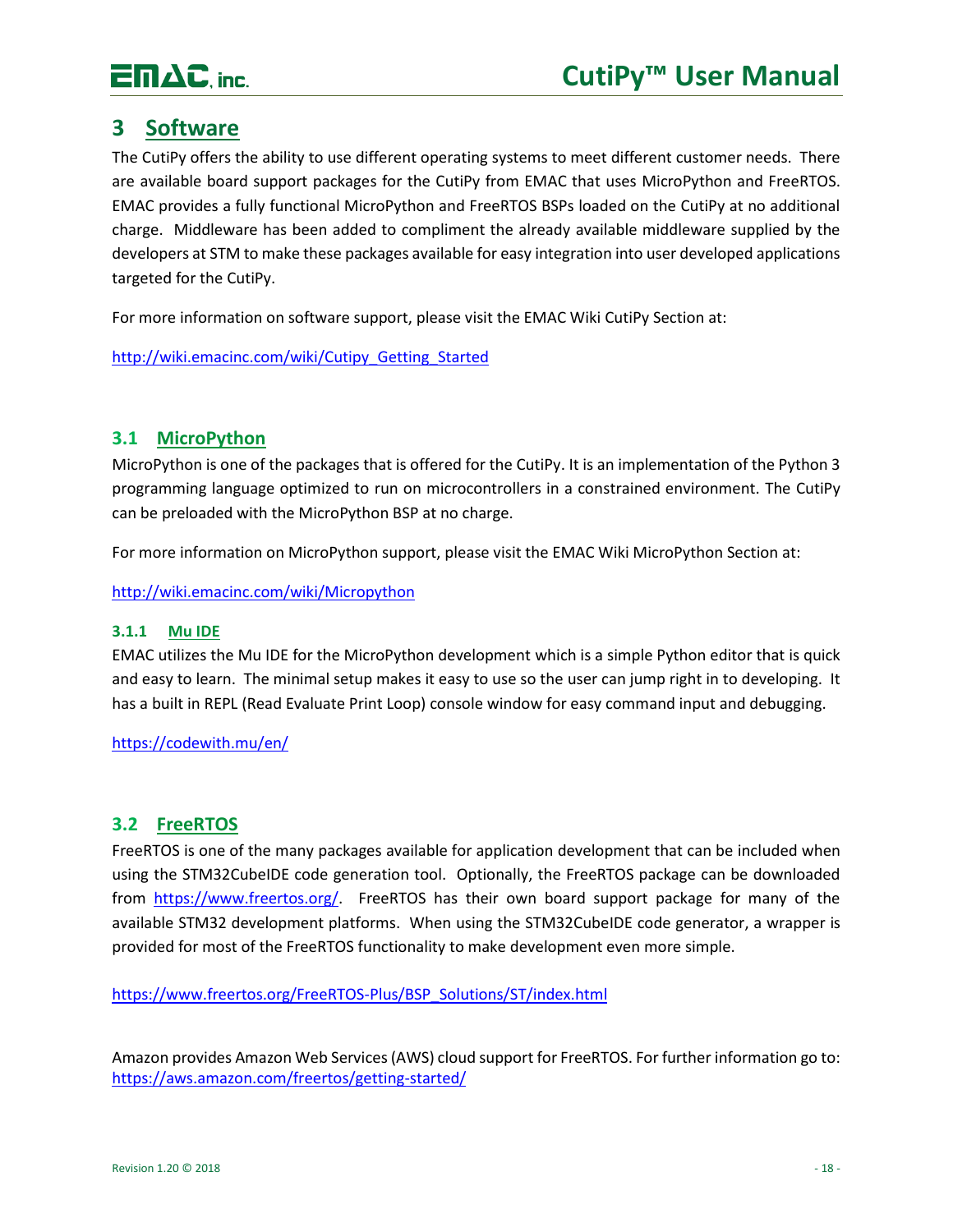

#### <span id="page-19-0"></span>**3.2.1 STM32CubeIDE**

EMAC utilizes the STM32CubeIDE all-in-one multi OS development tool which is an advanced C/C++ development platform with IP configuration, code generation, code compilation, and debug features for STM32 microcontrollers. The ST32CubeIDE integrates all STM32CubeMX functionalities to offer an all-inone tool experience while saving installation and development time. The CutiPy board support package includes the STM32CubeIDE project that can be used to tailor the FreeRTOS build to the customer's exact needs.

<https://www.st.com/en/development-tools/stm32cubeide.html>

#### **3.2.1.1 STM32CubeMX**

The STM32CubeMX is used to configure the processor for the CutiPy board. This tool allows for the configuration of all processor pins as well as adding, removing, and configuring middleware packages that are available through the STM32CubeMX code generation tool. One of the benefits of using the code generation tool is that it will automatically pull in and use the most current software updates from the upstream repository. Some of the middleware packages that are available and are supported by the CutiPy are as follows;

- FatFS
- FreeRTOS
- LwIP
- MBEDTLS
- USB Device
- USB Host
- Redpine APIs

<http://www.st.com/en/development-tools/stm32cubemx.html>

#### **3.2.1.2 STM32CubeMX Expansion Software**

Additional software and expansion packs are available through STMicro for use with the STM32CubeMX code generation utility. Software expansion packs may need to be tailored specifically to work with the CutiPy board, however, they are a useful starting point for incorporating various sensors and peripherals to the CutiPy board.

[http://www.st.com/en/ecosystems/stm32cube-expansion](http://www.st.com/en/ecosystems/stm32cube-expansion-software.html?querycriteria=productId=SC2005)[software.html?querycriteria=productId=SC2005](http://www.st.com/en/ecosystems/stm32cube-expansion-software.html?querycriteria=productId=SC2005)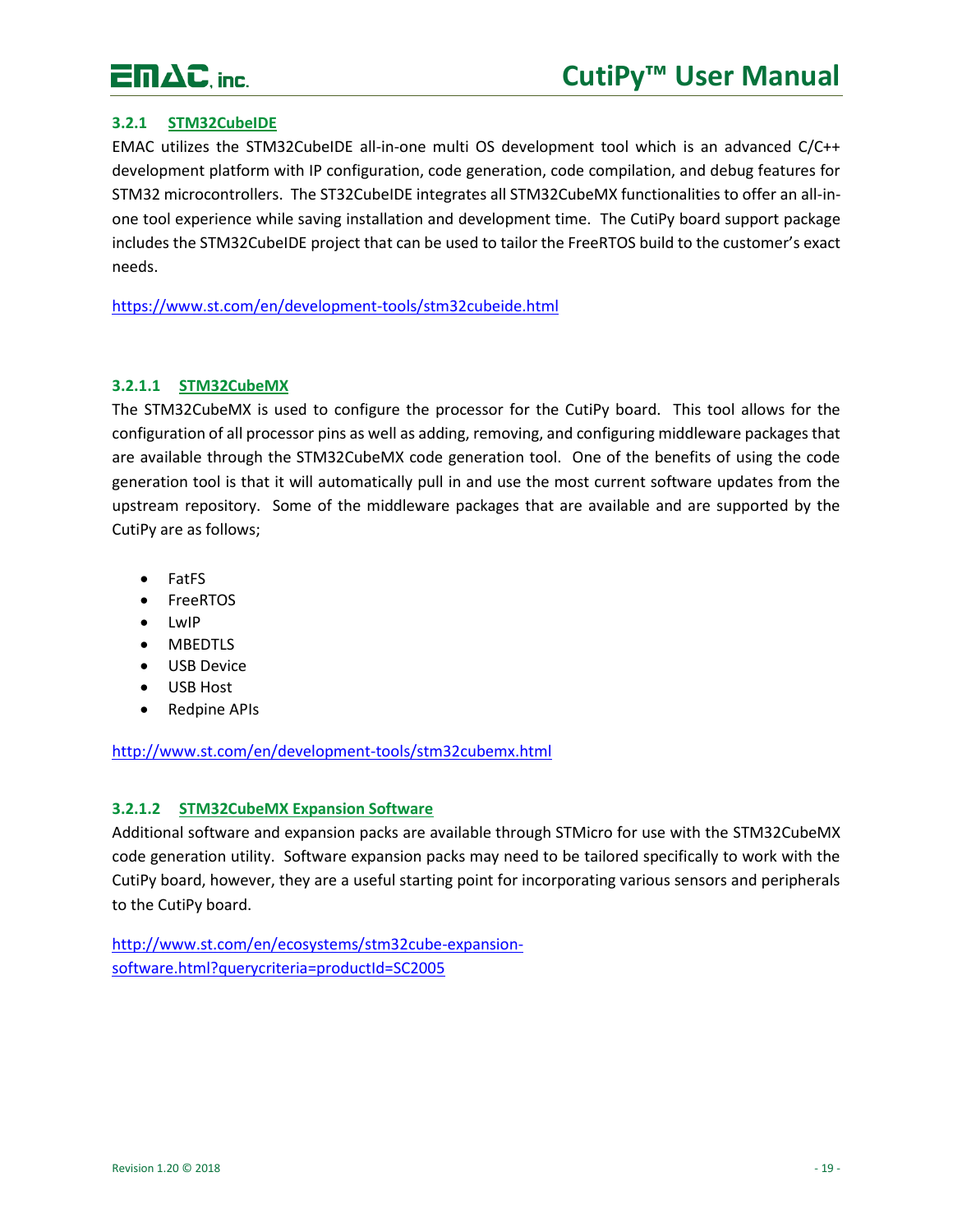## <span id="page-20-0"></span>**Appendix A: Connector Pinouts**

## <span id="page-20-1"></span>**4.1 Main Battery Connector (CN1)**

| Pin | <b>Signal</b>     |
|-----|-------------------|
|     | VOLT<br>BATT<br>– |
|     | <b>GND</b>        |

## <span id="page-20-2"></span>**4.2 Serial Port UART2 (CN2)**

| Pin | <b>DB9 Connector: Description</b> |
|-----|-----------------------------------|
|     | <b>NC</b>                         |
|     | <b>RXD</b>                        |
|     | <b>TXD</b>                        |
|     | NC                                |
|     | <b>GND</b>                        |
| n   | <b>NC</b>                         |
|     | <b>RTS</b>                        |
|     | <b>CTS</b>                        |
|     | <b>NC</b>                         |

## <span id="page-20-3"></span>**4.3 I/O Header 1 (HDR1)**

| Pin#           | <b>Signal</b> | <b>MCU Pin</b><br><b>Name</b> | <b>MCU Pin</b><br><b>Number</b> | Pin#           | <b>Signal</b>   | <b>MCU Pin</b><br><b>Name</b> | <b>MCU Pin</b><br><b>Number</b> |
|----------------|---------------|-------------------------------|---------------------------------|----------------|-----------------|-------------------------------|---------------------------------|
| $\mathbf{1}$   | <b>GND</b>    | N/A                           | N/A                             | $\overline{2}$ | <b>GND</b>      | N/A                           | N/A                             |
| 3              | 3P3_VCC       | N/A                           | N/A                             | 4              | 5V_JACK         | N/A                           | N/A                             |
| 5              | 12V VIN       | N/A                           | N/A                             | 6              | V HIDRV         | N/A                           | N/A                             |
| $\overline{ }$ | TIM1_ETR      | PE7                           | R <sub>8</sub>                  | 8              | TIM1_CH1N       | PE8                           | P8                              |
| 9              | TIM1_CH1      | PE9                           | P <sub>9</sub>                  | 10             | TIM1_CH2N       | <b>PE10</b>                   | R9                              |
| 11             | TIM1_CH2      | <b>PE11</b>                   | P <sub>10</sub>                 | 12             | TIM1_CH3N       | <b>PE12</b>                   | R <sub>10</sub>                 |
| 13             | TIM1 CH3      | <b>PE13</b>                   | N11                             | 14             | TIM1_CH4        | <b>PE14</b>                   | P11                             |
| 15             | TIM1_BKIN     | <b>PE15</b>                   | R11                             | 16             | TIM2_CH3        | <b>PB10</b>                   | R <sub>12</sub>                 |
| 17             | TIM2_CH4      | <b>PB11</b>                   | R <sub>13</sub>                 | 18             | TIM3_CH2        | PC7                           | G15                             |
| 19             | TIM4_CH2      | PD13                          | M15                             | 20             | TIM4 ETR        | PE <sub>0</sub>               | A4                              |
| 21             | TIM4_CH3      | <b>PD14</b>                   | M14                             | 22             | <b>GND</b>      | N/A                           | N/A                             |
| 23             | TIM5_CH1      | <b>PH10</b>                   | L13                             | 24             | TIM4_CH4        | <b>PD15</b>                   | L14                             |
| 25             | TIM5_CH3      | <b>PH12</b>                   | K12                             | 26             | TIM5_CH2        | <b>PH11</b>                   | L12                             |
| 27             | TIM8_CH3N     | PH15                          | D13                             | 28             | TIM8_CH2N       | <b>PH14</b>                   | E13                             |
| 29             | TIM8_CH1      | PI5                           | C <sub>4</sub>                  | 30             | TIM8_BKIN       | PI4                           | D4                              |
| 31             | TIM8_CH3      | PI7                           | C <sub>2</sub>                  | 32             | TIM8_CH2        | PI6                           | C <sub>3</sub>                  |
| $33*$          | PG1           | PG1                           | M7                              | $34*$          | PG <sub>0</sub> | PG <sub>0</sub>               | N7                              |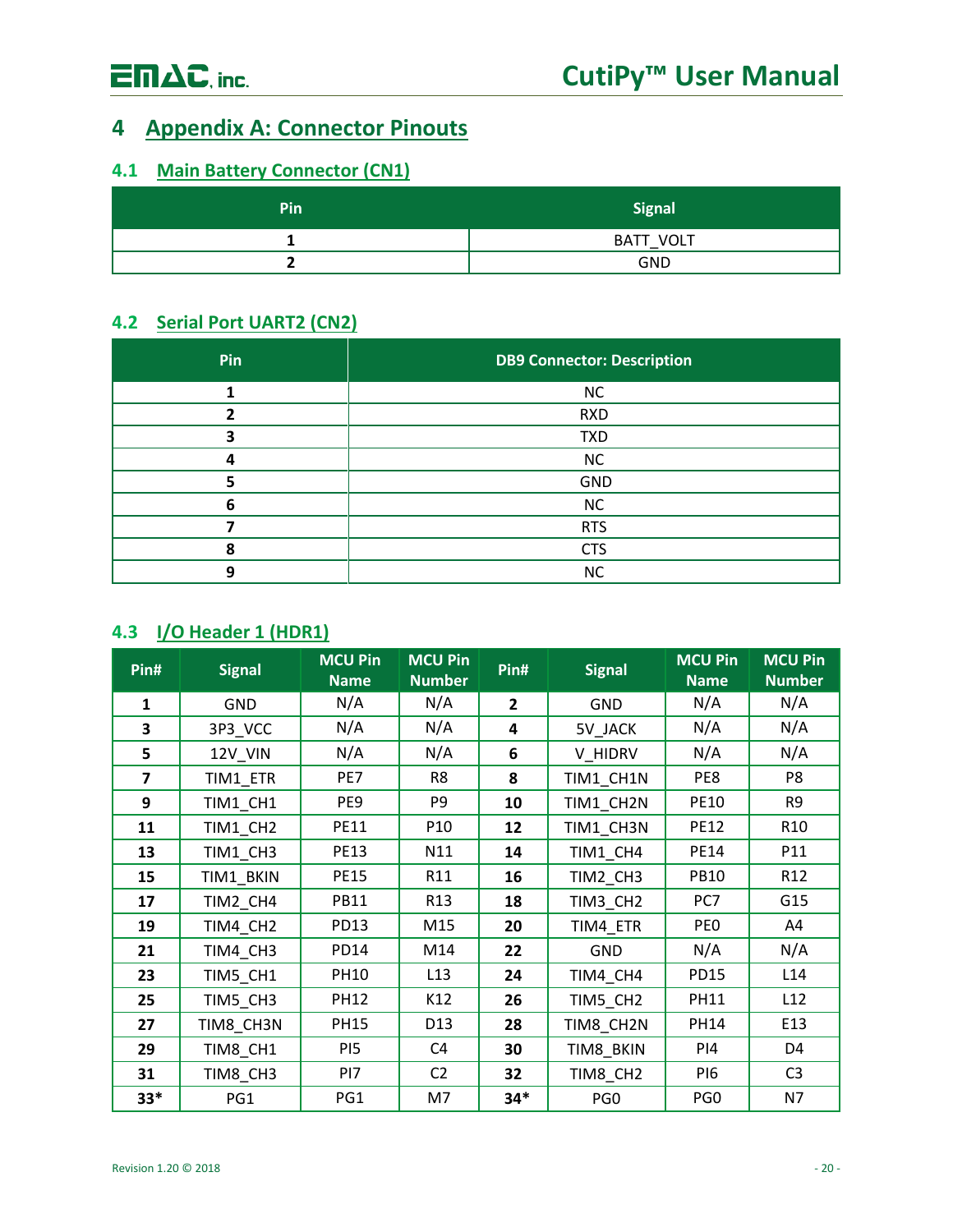

# **CutiPy™ User Manual**

| $35*$ | PG <sub>3</sub> | PG <sub>3</sub> | K15             | $36*$ | PG <sub>2</sub> | PG <sub>2</sub> | L15             |
|-------|-----------------|-----------------|-----------------|-------|-----------------|-----------------|-----------------|
| $37*$ | PG5             | PG5             | K13             | $38*$ | PG4             | PG4             | K14             |
| $39*$ | <b>PG10</b>     | <b>PG10</b>     | <b>B10</b>      | 40*   | PG <sub>6</sub> | PG <sub>6</sub> | J15             |
| 41    | <b>PF12</b>     | <b>PF12</b>     | P <sub>6</sub>  | 42    | <b>PF13</b>     | <b>PF13</b>     | N <sub>6</sub>  |
| 43    | <b>PF14</b>     | <b>PF14</b>     | R7              | 44    | <b>PF15</b>     | <b>PF15</b>     | P7              |
| 45    | CAN2 RX         | <b>PB12</b>     | P <sub>12</sub> | 46    | CAN2 TX         | <b>PB13</b>     | P <sub>13</sub> |
| 47    | USB HS D N      | <b>PA11</b>     | R <sub>14</sub> | 48    | USB HS D P      | <b>PA12</b>     | R <sub>15</sub> |
| 49    | <b>GND</b>      | N/A             | N/A             | 50    | <b>GND</b>      | N/A             | N/A             |

*\*High drive outputs. An MCU signal feeds the high drive open collector darlington driver, which in turn outputs to the indicated header Pin#*

## <span id="page-21-0"></span>**4.4 I/O Header 2 (HDR2)**

| Pin#           | <b>Signal</b>   | <b>MCU Pin</b><br><b>Name</b> | <b>MCU Pin</b><br><b>Number</b> | Pin#                    | <b>Signal</b>   | <b>MCU Pin</b><br><b>Name</b> | <b>MCU Pin</b><br><b>Number</b> |
|----------------|-----------------|-------------------------------|---------------------------------|-------------------------|-----------------|-------------------------------|---------------------------------|
| $\mathbf{1}$   | <b>GND</b>      | N/A                           | N/A                             | $\overline{2}$          | <b>GND</b>      | N/A                           | N/A                             |
| 3              | 3P3_VIN         | N/A                           | N/A                             | $\overline{\mathbf{4}}$ | 5V_JACK         | N/A                           | N/A                             |
| 5              | 12V_IN          | N/A                           | N/A                             | 6                       | <b>NC</b>       | N/A                           | N/A                             |
| $\overline{7}$ | ADC123_IN3      | PA3                           | R <sub>2</sub>                  | 8                       | ADC3_IN4        | PF <sub>6</sub>               | K2                              |
| 9              | ADC3_IN5        | PF7                           | K1                              | 10                      | ADC3_IN6        | PF8                           | L3                              |
| 11             | ADC3_IN7        | PF9                           | L2                              | 12                      | ADC3_IN8        | PF10                          | L1                              |
| 13             | ADC3_IN9        | PF3                           | J2                              | 14                      | ADC123_IN10     | PC <sub>0</sub>               | M <sub>2</sub>                  |
| 15             | ADC123_IN12     | PC <sub>2</sub>               | M4                              | 16                      | ADC123_IN13     | PC <sub>3</sub>               | M <sub>5</sub>                  |
| 17             | ADC12_IN6       | PA <sub>6</sub>               | P <sub>3</sub>                  | 18                      | ADC12_IN8       | PB <sub>0</sub>               | R <sub>5</sub>                  |
| 19             | ADC12_IN9       | PB1                           | R4                              | 20                      | DAC_OUT1        | PA4                           | N4                              |
| 21             | DAC_OUT2        | PA <sub>5</sub>               | P <sub>4</sub>                  | 22                      | <b>GND</b>      | N/A                           | N/A                             |
| 23             | <b>AVDD</b>     | N/A                           | R1                              | 24                      | I2C2_SCL        | PH4                           | H4                              |
| 25             | I2C2_SDA        | PH <sub>5</sub>               | J4                              | 26                      | I2C2_SMBA       | PH <sub>6</sub>               | M11                             |
| 27             | I2C3_SCL        | PH7                           | N12                             | 28                      | I2C3_SDA        | PH <sub>8</sub>               | M12                             |
| 29             | I2C3_SMBA       | PH <sub>9</sub>               | M13                             | 30                      | SPI-1_SCK       | PB <sub>3</sub>               | A10                             |
| 31             | SPI-1_MISO      | PB4                           | A9                              | 32                      | SPI-1_MOSI      | PB5                           | A <sub>6</sub>                  |
| 33             | SPI-1_NSS       | <b>PA15</b>                   | A13                             | 34                      | <b>PI11</b>     | PI11                          | E4                              |
| 35             | <b>PI10</b>     | <b>PI10</b>                   | E <sub>3</sub>                  | 36                      | PH <sub>2</sub> | PH <sub>2</sub>               | F4                              |
| 37             | PH <sub>3</sub> | PH <sub>3</sub>               | G4                              | 38                      | USART1_TX       | PB <sub>6</sub>               | <b>B6</b>                       |
| 39             | USART1 RX       | PB7                           | <b>B5</b>                       | 40                      | USART6_CK       | PG7                           | J14                             |
| 41             | MDM_TXD_3V      | PC <sub>6</sub>               | H15                             | 42                      | MDM_RXD_3V      | PG9                           | C10                             |
| 43             | MDM_CTS_3V      | <b>PG15</b>                   | <b>B7</b>                       | 44                      | MDM_RTS_3V      | PG8                           | H14                             |
| 45             | <b>PH13</b>     | <b>PH13</b>                   | E12                             | 46                      | PI <sub>9</sub> | PI9                           | D <sub>3</sub>                  |
| 47             | <b>WKUP</b>     | PA <sub>0</sub>               | N3                              | 48                      | RTC_TAMP/TS     | PI8                           | D <sub>2</sub>                  |
| 49             | <b>GND</b>      | N/A                           | N/A                             | 50                      | GND             | N/A                           | N/A                             |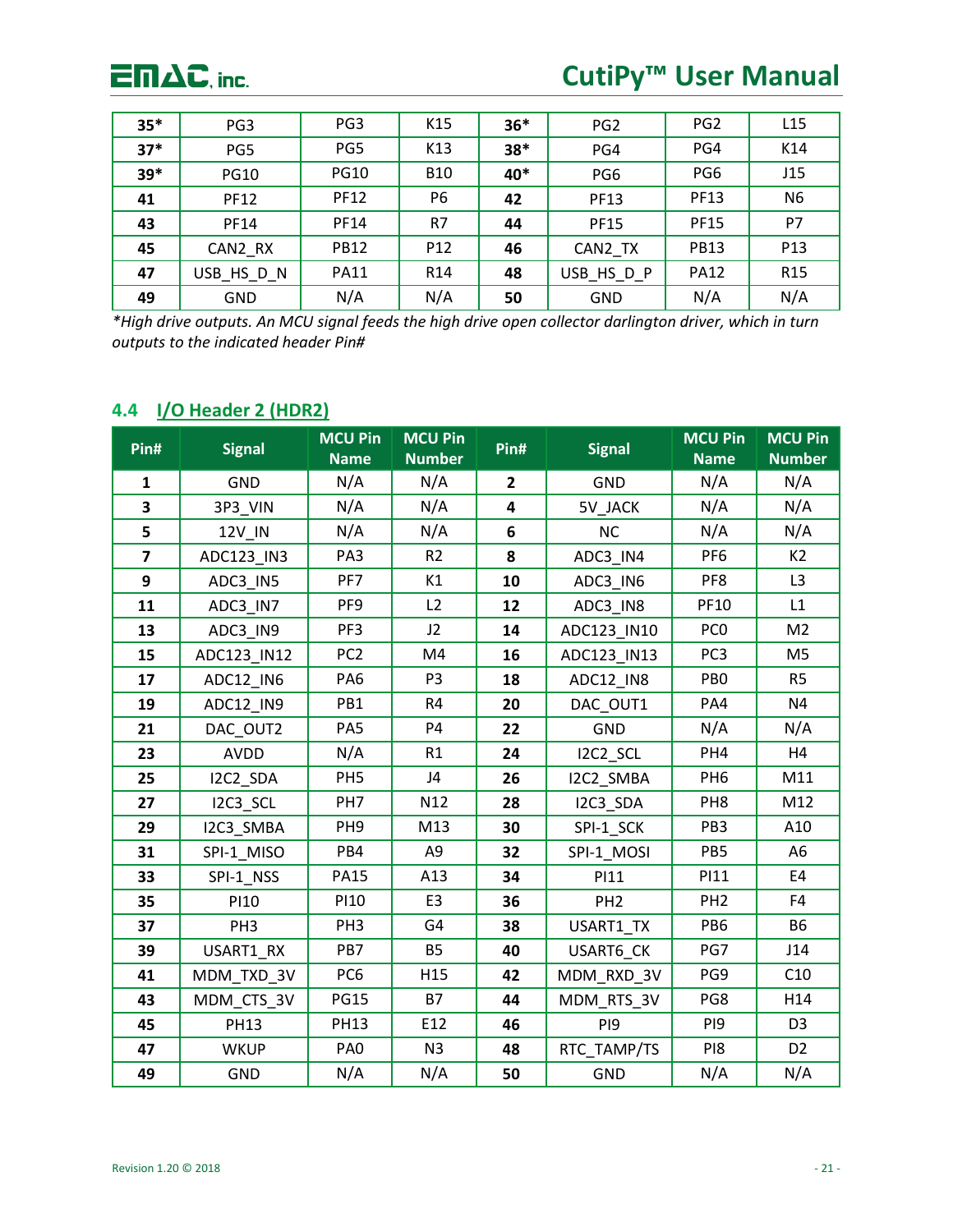

## <span id="page-22-0"></span>**4.5 Vin Power Header (HDR3)**

| Pin | <b>Signal</b>         |
|-----|-----------------------|
|     | $+$ Vin $^{\sim}$ 12V |
|     | <b>GND</b>            |
|     | GND                   |
|     | +Vin 5V               |

## <span id="page-22-1"></span>**4.6 CAN 2.0 Port (HDR4)**

| Pin | <b>Signal</b> |
|-----|---------------|
|     | CAN1 HI       |
|     | CAN1 LO       |
|     | <b>GND</b>    |

### <span id="page-22-2"></span>**4.7 Serial Port UART3 (HDR5)**

| Pin | <b>10-Pin Header: Description</b><br>$(RS-232)$ | <b>10-Pin Header Description</b><br>$(RS-485/422)$ |
|-----|-------------------------------------------------|----------------------------------------------------|
| 1   | <b>NC</b>                                       | TX-                                                |
| 2   | <b>NC</b>                                       | <b>NC</b>                                          |
| 3   | <b>RXD</b>                                      | TX+                                                |
| 4   | <b>RTS</b>                                      | <b>NC</b>                                          |
|     | <b>TXD</b>                                      | $RX+$                                              |
| 6   | <b>CTS</b>                                      | <b>NC</b>                                          |
|     | <b>NC</b>                                       | RX-                                                |
| 8   | <b>NC</b>                                       | <b>NC</b>                                          |
| 9   | <b>GND</b>                                      | <b>GND</b>                                         |
| 10  | <b>NC</b>                                       | <b>NC</b>                                          |

## <span id="page-22-3"></span>**4.8 JTAG/SWD Header (HDR6)**

| Pin#                    | <b>Signal</b> | <b>Description</b>            | <b>MCU Pin Name</b> | <b>MCU Pin Number</b> |
|-------------------------|---------------|-------------------------------|---------------------|-----------------------|
| 1                       | 3P3 VCC       | 3.3 Volts                     | N/A                 | N/A                   |
| $\overline{2}$          | <b>SWDIO</b>  | Serial Wire Data Input/Output | <b>PA13</b>         | A15                   |
| 3                       | <b>GND</b>    | Ground                        | N/A                 | N/A                   |
| 4                       | <b>SWDCLK</b> | Serial Wire Clock             | <b>PA14</b>         | A14                   |
| 5                       | <b>GND</b>    | Ground                        | N/A                 | N/A                   |
| 6                       | <b>SWO</b>    | <b>Serial Wire Output</b>     | PB <sub>3</sub>     | A10                   |
| $\overline{\mathbf{z}}$ | <b>GND</b>    | Ground                        | N/A                 | N/A                   |
| 8                       | <b>TDI</b>    | JTAG Test Data Input          | <b>PA15</b>         | A13                   |
| 9                       | <b>GND</b>    | Ground                        | N/A                 | N/A                   |
| 10                      | nRESET        | <b>JTAG Test nReset</b>       | <b>NRST</b>         | J1                    |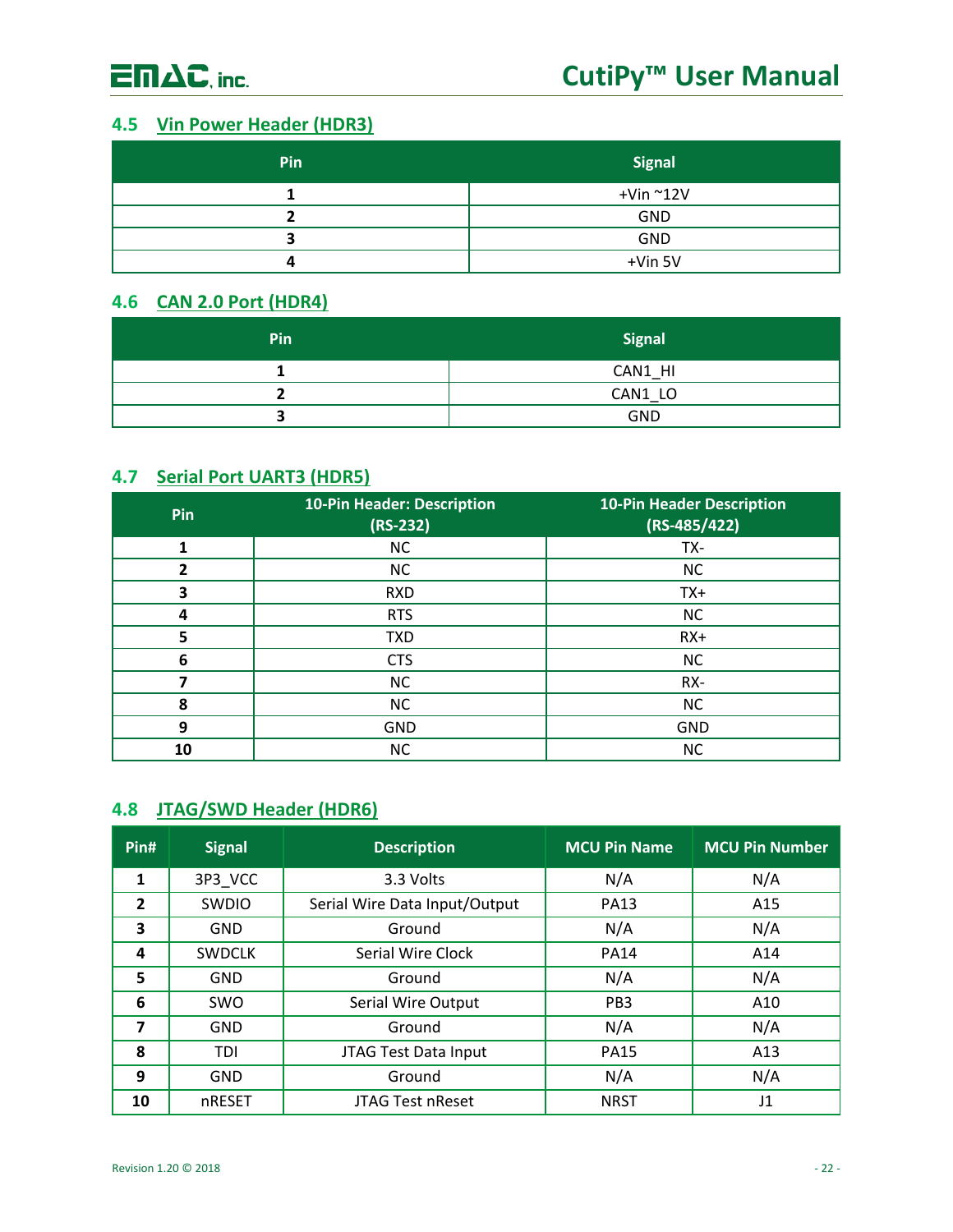

## <span id="page-23-0"></span>**4.9 USB Micro Port (JK1)**

| Pin | <b>Signal</b> | <b>MCU Pin Number</b> | <b>MCU Pin Name</b> |
|-----|---------------|-----------------------|---------------------|
|     | USB_DCIN      | N/A                   | N/A                 |
|     | USB_FS_D_N    | C15                   | <b>PA11</b>         |
| 3   | USB_FS_D_P    | <b>B15</b>            | <b>PA12</b>         |
| 4   | <b>NC</b>     | N/A                   | N/A                 |
|     | <b>GND</b>    | N/A                   | N/A                 |
| 6   | FRAME GND     | N/A                   | N/A                 |
|     | FRAME_GND     | N/A                   | N/A                 |

## <span id="page-23-1"></span>**4.10 MicroSD Card Socket (SOK1)**

| Pin | <b>Signal</b> | <b>MCU Pin Number</b> | <b>MCU Pin Name</b> |
|-----|---------------|-----------------------|---------------------|
| 1   | SDIO_D2       | <b>B14</b>            | <b>PC10</b>         |
| 2   | SDIO_D3       | <b>B13</b>            | <b>PC11</b>         |
| 3   | SDIO_CMD      | D12                   | PD <sub>2</sub>     |
| 4   | 3P3_VCC       | N/A                   | N/A                 |
| 5   | SDIO_CLK      | A12                   | <b>PC12</b>         |
| 6   | <b>GND</b>    | N/A                   | N/A                 |
|     | SDIO_DO       | G14                   | PC8                 |
| 8   | SDIO_D1       | F14                   | PC <sub>9</sub>     |
| 9   | CARD_DET      | D <sub>1</sub>        | <b>PC13</b>         |
| 10  | <b>GND</b>    | N/A                   | N/A                 |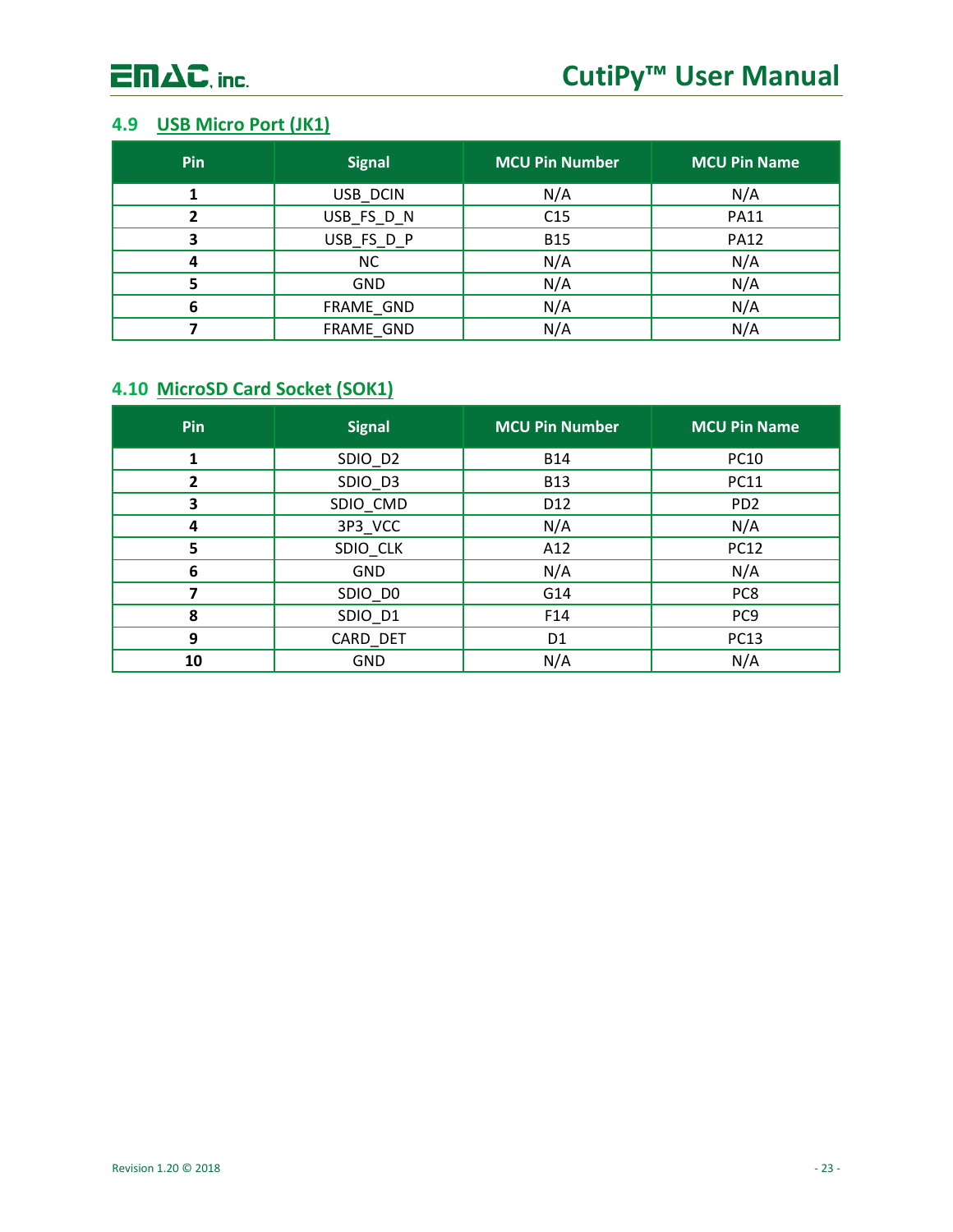# $\overline{\mathsf{E}} \mathsf{\Pi} \Delta \mathsf{C}$ , inc.

## <span id="page-24-0"></span>**5 Appendix B: Microcontroller Unit Pinout**

## <span id="page-24-1"></span>**5.1 STM32F407IGH6 – MCU Pinout (U3)**

| <b>MCU</b><br>Pin# | <b>MCU Pin Name</b> | <b>Signal</b>    | <b>MCU</b><br>Pin# | <b>MCU Pin Name</b>   | <b>Signal</b>   |
|--------------------|---------------------|------------------|--------------------|-----------------------|-----------------|
| D <sub>6</sub>     | BOOT0               | BOOT0            | M <sub>3</sub>     | PC <sub>1</sub>       | LCD Csn         |
| L4                 | BYPASS_REG          | Strapped to GND  | <b>B14</b>         | <b>PC10</b>           | SDIO_D2         |
| J1                 | <b>NRST</b>         | nRESET           | <b>B13</b>         | <b>PC11</b>           | SDIO_D3         |
| N <sub>3</sub>     | PA0/WKUP (PA0)      | <b>WKUP</b>      | A12                | <b>PC12</b>           | SDIO_CLK        |
| <b>N2</b>          | PA1                 | BATT_SENV        | D <sub>1</sub>     | <b>PC13</b>           | CARD_DET        |
| D15                | <b>PA10</b>         | CAN1_SBY         | E1                 | PC14/OSC32_IN (PC14)  | E1 (Ext_OSC32)  |
| C15                | <b>PA11</b>         | USB_FS_D_N       | F <sub>1</sub>     | PC15/OSC32_OUT (PC15) | F1 (Ext_OSC32)  |
| <b>B15</b>         | <b>PA12</b>         | USB_FS_D_P       | M4                 | PC <sub>2</sub>       | ADC123_IN12     |
| A15                | PA13 (JTMS-SWDIO)   | SWDIO            | M <sub>5</sub>     | PC <sub>3</sub>       | ADC123_IN13     |
| A14                | PA14 (JTCK/SWCLK)   | <b>SWDCLK</b>    | <b>N5</b>          | PC4                   | LCD_A0          |
| A13                | PA15 (JTDI)         | TDI/SPI-1_NSS    | <b>P5</b>          | PC5                   | LCD_RSTn        |
| P <sub>2</sub>     | PA <sub>2</sub>     | CHARGINGn        | H <sub>15</sub>    | PC <sub>6</sub>       | MDM_TXD_3V      |
| R <sub>2</sub>     | PA3                 | ADC123_IN3       | G15                | PC7                   | TIM3_CH2        |
| <b>N4</b>          | PA4                 | DAC_OUT1         | G14                | PC8                   | SDIO_DO         |
| P4                 | PA <sub>5</sub>     | DAC_OUT2         | F14                | PC <sub>9</sub>       | SDIO_D1         |
| P <sub>3</sub>     | PA <sub>6</sub>     | ADC12_IN6        | <b>B12</b>         | PD <sub>0</sub>       | CAN1 RX         |
| R <sub>3</sub>     | PA7                 | USR_PB1          | C12                | PD <sub>1</sub>       | CAN1_TX         |
| F <sub>15</sub>    | PA8                 | USR_PB2          | <b>N15</b>         | <b>PD10</b>           | PB4_LEDKn       |
| E15                | PA <sub>9</sub>     | CAN1_SDN         | N14                | <b>PD11</b>           | COMB_CTS        |
| R <sub>5</sub>     | PB <sub>0</sub>     | ADC12_IN8        | N13                | <b>PD12</b>           | COMB_RTS        |
| <b>R4</b>          | PB1                 | ADC12_IN9        | M15                | <b>PD13</b>           | TIM4_CH2        |
| R <sub>12</sub>    | <b>PB10</b>         | TIM2_CH3         | M14                | <b>PD14</b>           | TIM4_CH3        |
| <b>R13</b>         | <b>PB11</b>         | TIM2_CH4         | L <sub>14</sub>    | <b>PD15</b>           | TIM4_CH4        |
| P12                | <b>PB12</b>         | CAN2_RX          | D <sub>12</sub>    | PD <sub>2</sub>       | SDIO_CMD        |
| P13                | <b>PB13</b>         | CAN2 TX          | D11                | PD <sub>3</sub>       | COMA CTS        |
| R <sub>14</sub>    | <b>PB14</b>         | USB_HS_D_N       | D <sub>10</sub>    | PD4                   | COMA_RTS        |
| <b>R15</b>         | <b>PB15</b>         | USB_HS_D_P       | C11                | PD5                   | COMA_TXD        |
| M6                 | PB2/BOOT1 (PB2)     | BOOT1            | <b>B11</b>         | PD <sub>6</sub>       | COMA RXD        |
| A10                | PB3 (JTDO/TRACESWO) | SWO/SPI_SCK      | A11                | PD7                   | no connect      |
| A9                 | PB4 (NJTRST)        | SPI-1_MISO       | P15                | PD <sub>8</sub>       | COMB_TXD        |
| A6                 | PB5                 | SPI-1_MOSI       | P14                | PD <sub>9</sub>       | COMB_RXD        |
| <b>B6</b>          | PB <sub>6</sub>     | USART1_TX        | C6                 | PDR_ON                | 3P3_VCC         |
| <b>B5</b>          | PB7                 | USART1_RX        | A4                 | PE <sub>0</sub>       | TIM4_ETR        |
| A5                 | PB8                 | LCD_BKLEN        | A3                 | PE1                   | RS232_A_SHUTDN# |
| <b>B4</b>          | PB <sub>9</sub>     | RADIO_ULP_WAKEUP | R9                 | <b>PE10</b>           | TIM1_CH2N       |
| M <sub>2</sub>     | PC <sub>0</sub>     | ADC123 IN10      | P10                | <b>PE11</b>           | TIM1_CH2        |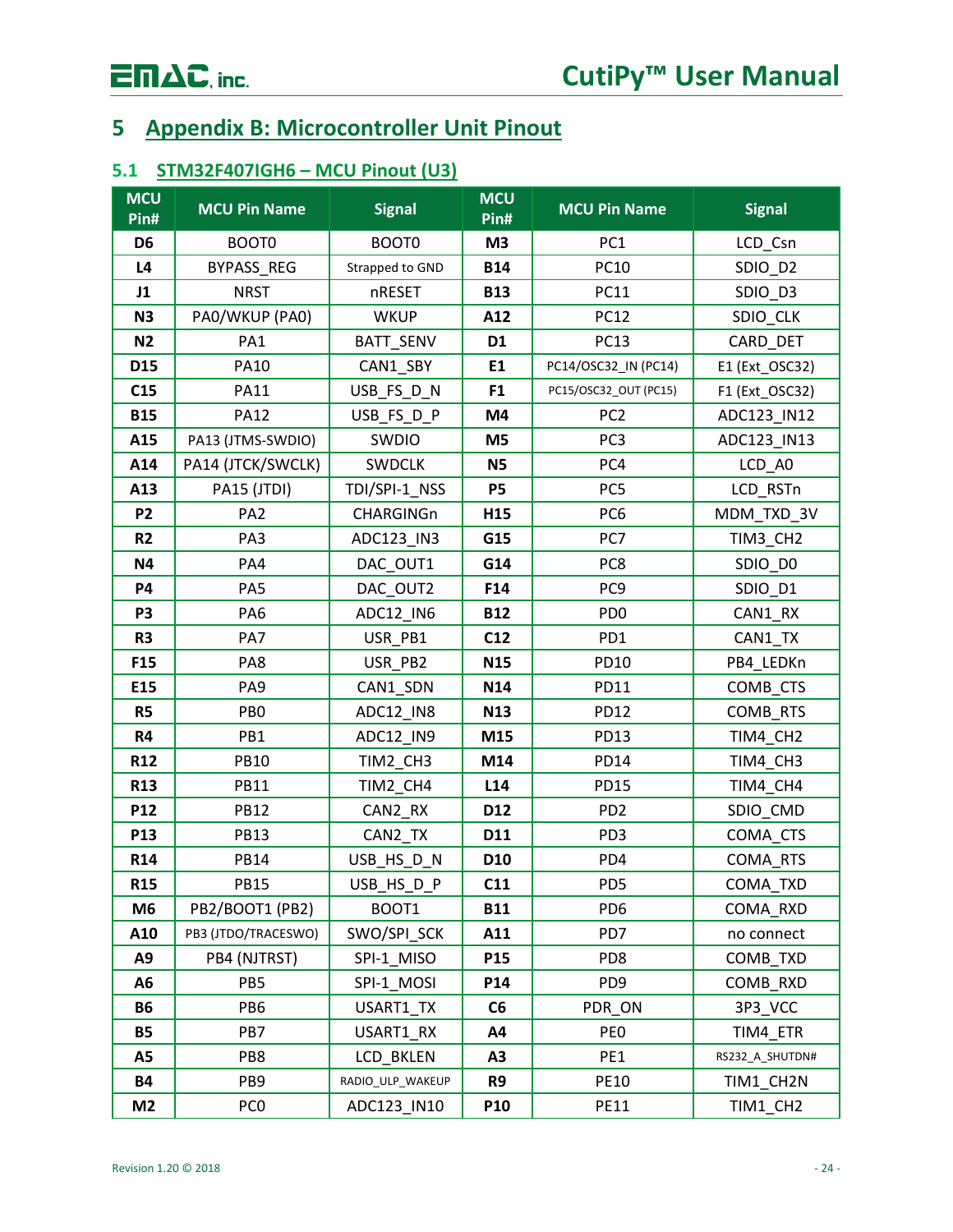## **STM32F407IGH6 – MCU (U3) (cont.)**

| <b>MCU</b><br>Pin# | <b>MCU Pin Name</b> | <b>Signal</b>   | <b>MCU</b><br>Pin# | <b>MCU Pin Name</b> | <b>Signal</b>   |
|--------------------|---------------------|-----------------|--------------------|---------------------|-----------------|
| <b>R10</b>         | <b>PE12</b>         | TIM1_CH3N       | L <sub>15</sub>    | PG <sub>2</sub>     | PG <sub>2</sub> |
| N11                | <b>PE13</b>         | TIM1_CH3        | K15                | PG3                 | PG3             |
| P11                | <b>PE14</b>         | TIM1_CH4        | K14                | PG4                 | PG4             |
| R11                | <b>PE15</b>         | TIM1_BKIN       | K13                | PG5                 | PG5             |
| A2                 | PE <sub>2</sub>     | RS232_B_SHUTDN# | J15                | PG6                 | PG6             |
| A1                 | PE3                 | RADIO_RSTn      | J14                | PG7                 | USART6_CK       |
| <b>B1</b>          | PE4                 | RADIO_IRQ       | H14                | PG8                 | MDM_RTS_3V      |
| <b>B2</b>          | PE5                 | RADIO PS SLP 0  | C10                | PG9                 | MDM_RXD_3V      |
| <b>B3</b>          | PE <sub>6</sub>     | RADIO_LP_WAKEUP | G1                 | PHO/OSC_IN (PHO)    | G1 (Ext_OSC)    |
| R <sub>8</sub>     | PE7                 | TIM1_ETR        | H1                 | PH1/OSC_OUT (PH1)   | H1 (Ext_OSC)    |
| P <sub>8</sub>     | PE8                 | TIM1_CH1N       | L <sub>13</sub>    | <b>PH10</b>         | TIM5_CH1        |
| P9                 | PE9                 | TIM1_CH1        | L <sub>12</sub>    | <b>PH11</b>         | TIM5_CH2        |
| E2                 | PF <sub>0</sub>     | RS4XX B TERM    | K12                | <b>PH12</b>         | TIM5_CH3        |
| H <sub>3</sub>     | PF1                 | no connect      | E12                | <b>PH13</b>         | <b>PH13</b>     |
| L1                 | PF10                | ADC3_IN8        | E13                | <b>PH14</b>         | TIM8_CH2N       |
| R <sub>6</sub>     | PF11                | RS4XX B RXEN#   | D13                | <b>PH15</b>         | TIM8_CH3N       |
| <b>P6</b>          | <b>PF12</b>         | <b>PF12</b>     | F4                 | PH <sub>2</sub>     | PH <sub>2</sub> |
| N <sub>6</sub>     | <b>PF13</b>         | <b>PF13</b>     | G4                 | PH <sub>3</sub>     | PH <sub>3</sub> |
| R7                 | PF14                | PF14            | H4                 | PH4                 | I2C2_SCL        |
| <b>P7</b>          | <b>PF15</b>         | <b>PF15</b>     | J4                 | PH <sub>5</sub>     | I2C2_SDA        |
| H <sub>2</sub>     | PF <sub>2</sub>     | BATT_SENA       | M11                | PH <sub>6</sub>     | I2C2_SMBA       |
| J2                 | PF3                 | ADC3_IN9        | N12                | PH <sub>7</sub>     | I2C3_SCL        |
| J3                 | PF4                 | USR_PB3         | M12                | PH <sub>8</sub>     | I2C3_SDA        |
| K <sub>3</sub>     | PF <sub>5</sub>     | USR_PB4         | M13                | PH <sub>9</sub>     | I2C3_SMBA       |
| K <sub>2</sub>     | PF <sub>6</sub>     | ADC3_IN4        | E14                | PI <sub>0</sub>     | RADIO_CSELn     |
| K1                 | PF7                 | ADC3_IN5        | D14                | PI1                 | RADIO_SPCLK     |
| L3                 | PF8                 | ADC3_IN6        | E3                 | PI10                | <b>PI10</b>     |
| L2                 | PF9                 | ADC3_IN7        | E4                 | PI11                | PI11            |
| <b>N7</b>          | PG <sub>0</sub>     | PG <sub>0</sub> | C14                | P <sub>12</sub>     | RADIO_MISO      |
| M7                 | PG1                 | PG1             | C13                | PI3                 | RADIO_MOSI      |
| <b>B10</b>         | <b>PG10</b>         | <b>PG10</b>     | D4                 | PI4                 | TIM8_BKIN       |
| <b>B9</b>          | <b>PG11</b>         | PB1_LEDKn       | C <sub>4</sub>     | PI <sub>5</sub>     | TIM8_CH1        |
| <b>B8</b>          | <b>PG12</b>         | RADIO WAKE IRQ  | C <sub>3</sub>     | PI6                 | TIM8_CH2        |
| A8                 | <b>PG13</b>         | PB2 LEDKn       | C <sub>2</sub>     | PI7                 | TIM8_CH3        |
| <b>A7</b>          | <b>PG14</b>         | PB3_LEDKn       | D <sub>2</sub>     | PI8                 | RTC_TAMP/TS     |
| <b>B7</b>          | <b>PG15</b>         | MDM_CTS_3V      | D3                 | PI9                 | PI9             |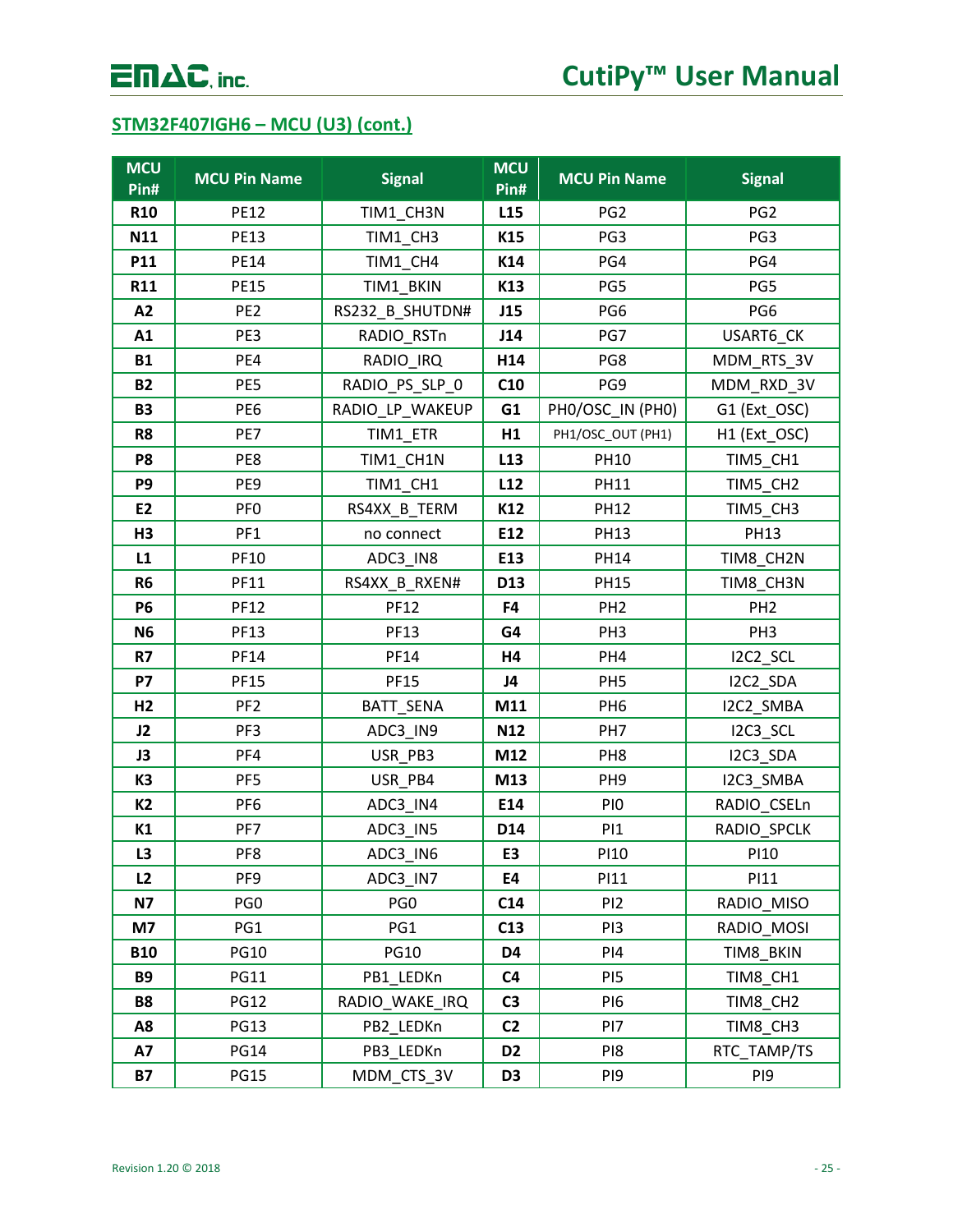## **STM32F407IGH6 – MCU (U3) (cont.)**

| <b>MCU</b><br>Pin# | <b>MCU Pin Name</b> | <b>Signal</b>                | <b>MCU</b><br>Pin# | <b>MCU Pin Name</b> | <b>Signal</b> |
|--------------------|---------------------|------------------------------|--------------------|---------------------|---------------|
| C <sub>1</sub>     | <b>VBAT</b>         | <b>VSTDBY</b>                | C <sub>5</sub>     | <b>VDD</b>          | 3P3_VCC       |
| M10                | VCAP_1              | connected as specified in DS | R1                 | <b>VDDA</b>         | AVDD/3P3 VCC  |
| F13                | VCAP_2              | connected as specified in DS | N1                 | VREF-               | <b>GND</b>    |
| F <sub>3</sub>     | <b>VDD</b>          | 3P3_VCC                      | <b>P1</b>          | VREF+               | 3P3_VCC       |
| G <sub>3</sub>     | <b>VDD</b>          | 3P3_VCC                      | F <sub>2</sub>     | <b>VSS</b>          | <b>GND</b>    |
| <b>K4</b>          | <b>VDD</b>          | 3P3_VCC                      | G <sub>2</sub>     | <b>VSS</b>          | <b>GND</b>    |
| N <sub>8</sub>     | <b>VDD</b>          | 3P3_VCC                      | M8                 | <b>VSS</b>          | <b>GND</b>    |
| N <sub>9</sub>     | <b>VDD</b>          | 3P3_VCC                      | M9                 | <b>VSS</b>          | <b>GND</b>    |
| <b>N10</b>         | <b>VDD</b>          | 3P3_VCC                      | H <sub>12</sub>    | <b>VSS</b>          | <b>GND</b>    |
| J12                | <b>VDD</b>          | 3P3_VCC                      | G12                | <b>VSS</b>          | <b>GND</b>    |
| J13                | <b>VDD</b>          | 3P3_VCC                      | F <sub>12</sub>    | <b>VSS</b>          | <b>GND</b>    |
| H13                | <b>VDD</b>          | 3P3_VCC                      | D <sub>9</sub>     | <b>VSS</b>          | GND           |
| G13                | <b>VDD</b>          | 3P3_VCC                      | D <sub>8</sub>     | <b>VSS</b>          | <b>GND</b>    |
| C9                 | <b>VDD</b>          | 3P3_VCC                      | D7                 | <b>VSS</b>          | <b>GND</b>    |
| C8                 | <b>VDD</b>          | 3P3_VCC                      | D <sub>5</sub>     | <b>VSS</b>          | GND           |
| C <sub>7</sub>     | <b>VDD</b>          | 3P3_VCC                      | M1                 | <b>VSSA</b>         | <b>GND</b>    |

## <span id="page-26-0"></span>**5.2 LDx Pinout**

| <b>LED</b> | <b>MCU Number</b> | <b>MCU Pin Name</b> | <b>Signal</b> |
|------------|-------------------|---------------------|---------------|
| LD1        | B <sub>9</sub>    | <b>PG11</b>         | PB1 LEDKn     |
| LD2        | Α8                | <b>PG13</b>         | PB2 LEDKn     |
| LD3        | A7                | <b>PG14</b>         | PB3 LEDKn     |
| LD4        | N <sub>15</sub>   | PD10                | PB4 LEDKn     |

## <span id="page-26-1"></span>**5.3 PBx Pinout**

| <b>Push Button</b> | <b>MCU Number</b> | <b>MCU Pin Name</b> | <b>Signal</b> |
|--------------------|-------------------|---------------------|---------------|
| PB1                | R <sub>3</sub>    | PA7                 | USR PB1       |
| PB <sub>2</sub>    | F <sub>15</sub>   | PA8                 | USR PB2       |
| PB <sub>3</sub>    | JЗ                | PF4                 | USR PB3       |
| PB4                | K3                | PF <sub>5</sub>     | USR PB4       |
| PB <sub>5</sub>    | J1                | <b>NRST</b>         | nRESET        |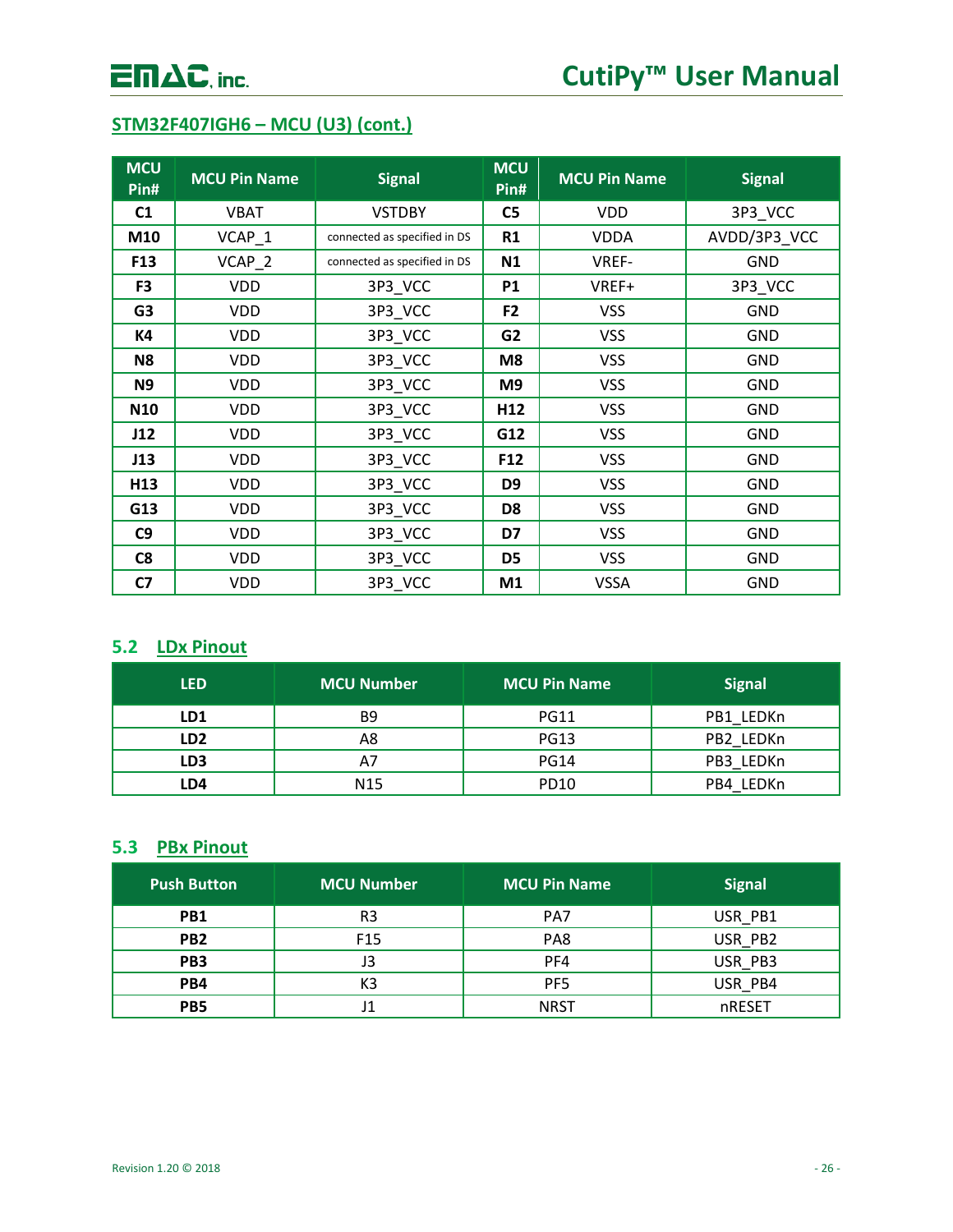## <span id="page-27-0"></span>**6 Appendix B: Jumper Settings**

### <span id="page-27-1"></span>**6.1 JB1 (Boot Mode 1 Selection)**

| <b>Jumper</b> | <b>Position</b> | Setting    |
|---------------|-----------------|------------|
| Pins 1 & 2    | <b>RAM</b>      | Select RAM |
| Pins $2 & 3*$ | <b>ROM</b>      | Select ROM |

\*Default Setting

## <span id="page-27-2"></span>**6.2 JB2 (Boot Mode 0 Selection)**

| <b>Jumper</b>         | <b>Position</b> | <b>Setting</b> |
|-----------------------|-----------------|----------------|
| <b>Pins 1 &amp; 2</b> | <b>RXM</b>      | Select RXM     |
| Pins 2 & 3*           | FLS             | Select FLS     |

\*Default Setting

When JB2 is in the RXM position and JB1 is in the ROM position, the system will Boot from the ST bootloader. This bootloader will allow the programming of the Main Flash Memory by a number of various serial peripherals (USART, CAN, USB, I2C, SPI, etc.). Care must be exercised when using this jumper option as any program currently in Flash can be erased or corrupted. For additional information please reference the STM32F407IGH6 User Manual.

## <span id="page-27-3"></span>**6.3 JB3 (RTC & RAM Retention Battery)**

| <b>Jumper</b> | <b>Position</b> | <b>Setting</b>        |
|---------------|-----------------|-----------------------|
| Pins 1 & 2    | ΟN              | <b>Enable Battery</b> |
| Pins 2 & 3*   | OFF             | Disable Battery       |

\*Default Setting

## <span id="page-27-4"></span>**6.4 JB4 (CAN Termination)**

| <b>Jumper</b>  | <b>Position</b> | <b>Setting</b> |
|----------------|-----------------|----------------|
| Pins $1 & 2^*$ | TRM             | Line Pulled HI |
| Pins 2 & 3     | OPN             | Line Pulled LO |

\*Default Setting